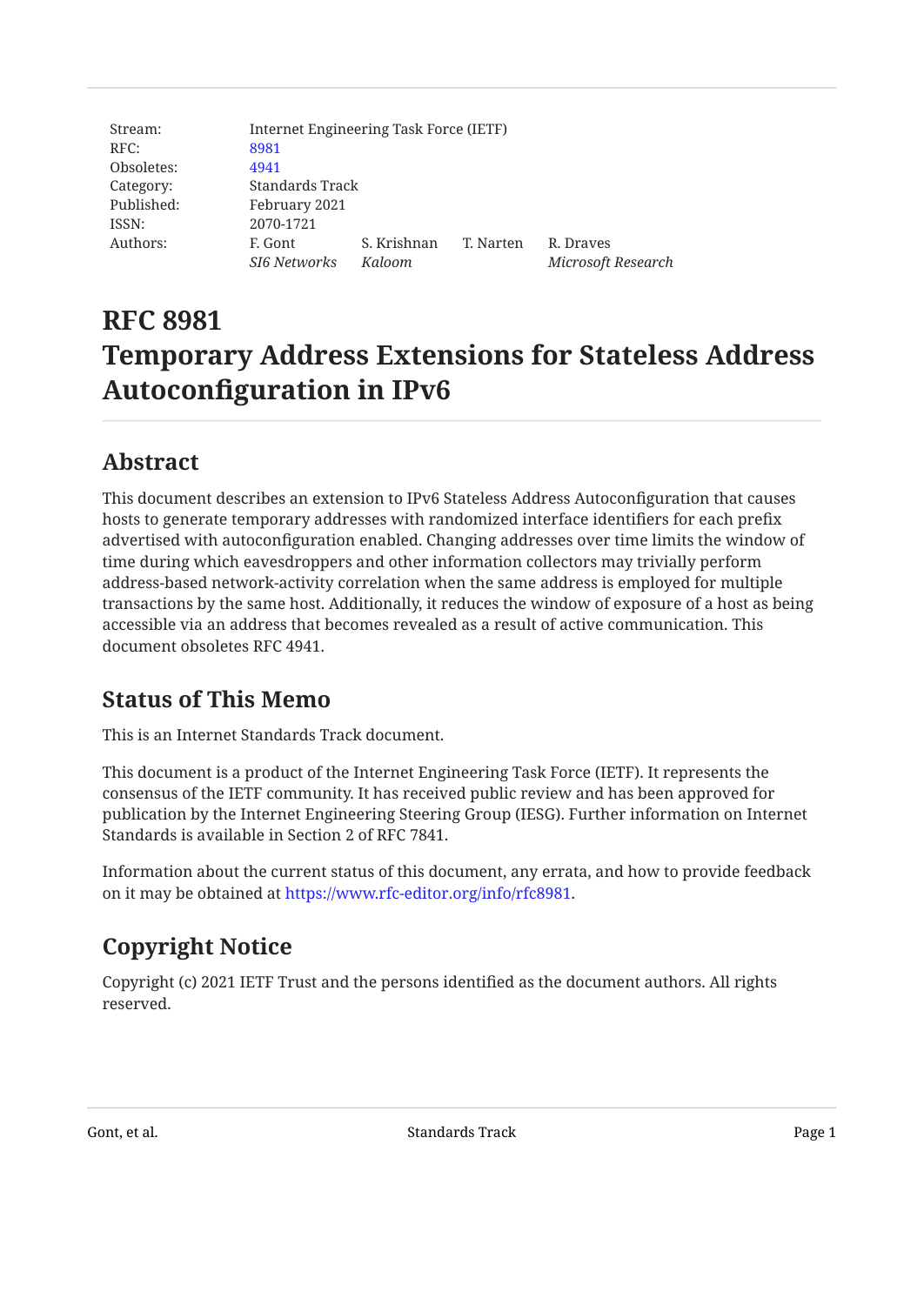This document is subject to BCP 78 and the IETF Trust's Legal Provisions Relating to IETF Documents (<https://trustee.ietf.org/license-info>) in effect on the date of publication of this document. Please review these documents carefully, as they describe your rights and restrictions with respect to this document. Code Components extracted from this document must include Simplified BSD License text as described in Section 4.e of the Trust Legal Provisions and are provided without warranty as described in the Simplified BSD License.

## <span id="page-1-0"></span>**[Table of Contents](#page-1-0)**

- [1.](#page-2-0) [Introduction](#page-2-0)
	- [1.1.](#page-2-1) [Terminology](#page-2-1)
	- [1.2.](#page-2-2) [Problem Statement](#page-2-2)
- [2.](#page-3-0) [Background](#page-3-0)
	- [2.1.](#page-3-1) [Extended Use of the Same Identi](#page-3-1)fier
	- [2.2.](#page-4-0) [Possible Approaches](#page-4-0)
- [3.](#page-5-0) [Protocol Description](#page-5-0)
	- [3.1.](#page-5-1) [Design Guidelines](#page-5-1)
	- [3.2.](#page-6-0) [Assumptions](#page-6-0)
	- [3.3.](#page-6-1) [Generation of Randomized IIDs](#page-6-1)
		- [3.3.1.](#page-6-2) [Simple Randomized IIDs](#page-6-2)
		- [3.3.2.](#page-6-3) [Generation of IIDs with Pseudorandom Functions](#page-6-3)
	- [3.4.](#page-8-0) [Generating Temporary Addresses](#page-8-0)
	- [3.5.](#page-9-0) [Expiration of Temporary Addresses](#page-9-0)
	- [3.6.](#page-10-0) [Regeneration of Temporary Addresses](#page-10-0)
	- [3.7.](#page-11-0) [Implementation Considerations](#page-11-0)
	- [3.8.](#page-11-1) Defi[ned Protocol Parameters and Con](#page-11-1)figuration Variables
- [4.](#page-12-0) [Implications of Changing IIDs](#page-12-0)
- [5.](#page-14-0) Signifi[cant Changes from RFC 4941](#page-14-0)
- [6.](#page-14-1) [Future Work](#page-14-1)
- [7.](#page-15-0) [IANA Considerations](#page-15-0)
- [8.](#page-15-1) [Security Considerations](#page-15-1)
- [9.](#page-15-2) [References](#page-15-2)
	- [9.1.](#page-15-3) [Normative References](#page-15-3)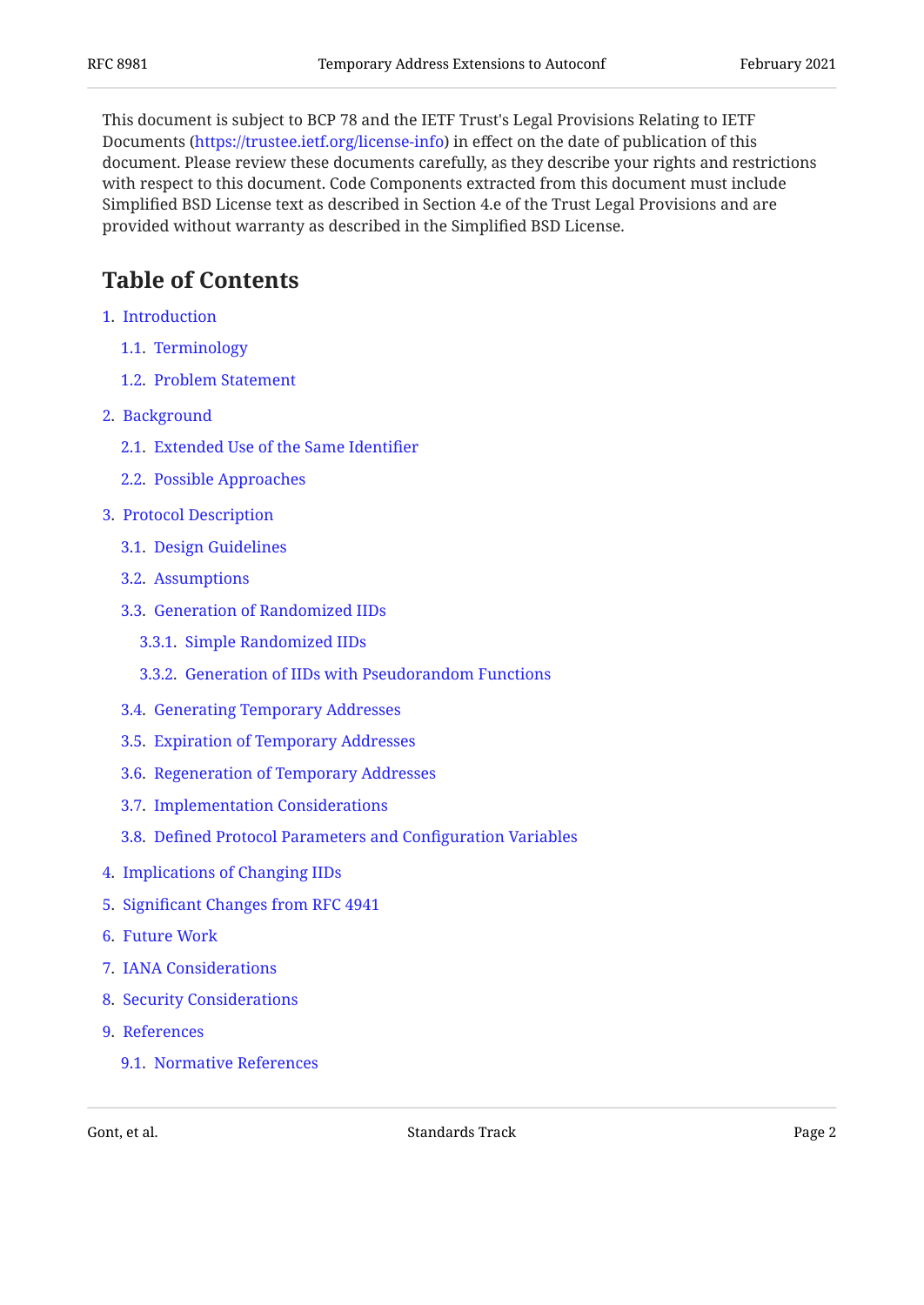[9.2.](#page-16-0) [Informative References](#page-16-0)

[Acknowledgments](#page-18-0) [Authors' Addresses](#page-18-1)

## <span id="page-2-0"></span>**[1. Introduction](#page-2-0)**

[[RFC4862\]](#page-16-1) specifies Stateless Address Autoconfiguration (SLAAC) for IPv6, which typically results in hosts configuring one or more "stable" IPv6 addresses composed of a network prefix advertised by a local router and a locally generated interface identifier (IID). The security and privacy implications of such addresses have been discussed in detail in [RFC7721], [RFC7217], and [RFC7707]. This document specifies an extension to SLAAC for generating temporary addresses that can help mitigate some of the aforementioned issues. This document is a revision of RFC 4941 and formally obsoletes it. [Section 5](#page-14-0) describes the changes from [RFC4941].

The default address selection for IPv6 has been specified in [RFC6724]. In some cases, the determination as to whether to use stable versus temporary addresses can only be made by an application. For example, some applications may always want to use temporary addresses, while others may want to use them only in some circumstances or not at all. An Application Programming Interface (API) such as that specified in [\[RFC5014](#page-17-2)] can enable individual applications to indicate a preference for the use of temporary addresses.

[Section 2](#page-3-0) provides background information. [Section 3](#page-5-0) describes a procedure for generating temporary addresses. [Section 4](#page-12-0) discusses implications of changing IIDs. [Section 5](#page-14-0) describes the changes from  $[RFC4941]$ .

### <span id="page-2-1"></span>**[1.1. Terminology](#page-2-1)**

The key words "MUST", "MUST NOT", "REQUIRED", "SHALL", "SHALL NOT", "SHOULD", "SHOULD <code>NOT",</code> "<code>RECOMMENDED", "NOT RECOMMENDED", "MAY", and "OPTIONAL" in this document are to</code> be interpreted as described in BCP 14 [RFC2119] [RFC8174] when, and only when, they appear in all capitals, as shown here.

The terms "public address", "stable address", "temporary address", "constant IID", "stable IID", and "temporary IID" are to be interpreted as specified in [RFC7721].

The term "global-scope addresses" is used in this document to collectively refer to "Global unicast addresses" as defined in [RFC4291] and "Unique local addresses" as defined in [RFC4193], and not to "globally reachable addresses" as defined in [RFC8190].

### <span id="page-2-2"></span>**[1.2. Problem Statement](#page-2-2)**

Addresses generated using SLAAC [RFC4862] contain an embedded interface identifier, which may remain stable over time. Anytime a fixed identifier is used in multiple contexts, it becomes possible to correlate seemingly unrelated activity using this identifier.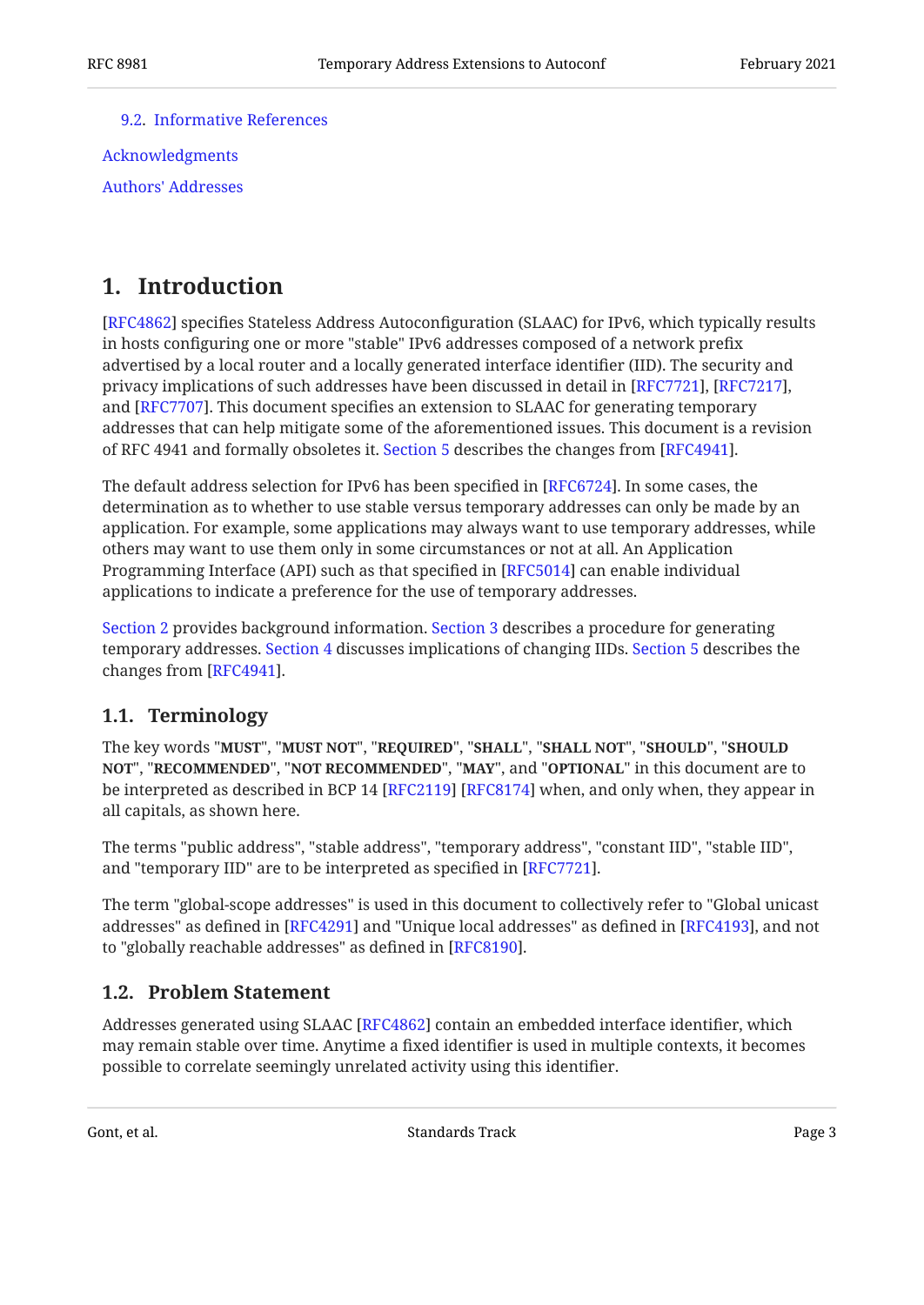The correlation can be performed by:

- $\bullet$  An attacker who is in the path between the host in question and the peer(s) to which it is communicating, who can view the IPv6 addresses present in the datagrams.
- $\bullet$  An attacker who can access the communication logs of the peers with which the host has communicated.

Since the identifier is embedded within the IPv6 address, it cannot be hidden. This document proposes a solution to this issue by generating interface identifiers that vary over time.

Note that an attacker, who is on path, may be able to perform significant correlation based on:

- The payload contents of unencrypted packets on the wire. •
- The characteristics of the packets, such as packet size and timing. •

<span id="page-3-0"></span>Use of temporary addresses will not prevent such correlation, nor will it prevent an on-link observer (e.g., the host's default router) from tracking all the host's addresses.

## **[2. Background](#page-3-0)**

This section discusses the problem in more detail, provides context for evaluating the significance of the concerns in specific environments, and makes comparisons with existing practices.

### <span id="page-3-1"></span>**[2.1. Extended Use of the Same Identi](#page-3-1)fier**

The use of a non-changing IID to form addresses is a specific instance of the more general case where a constant identifier is reused over an extended period of time and in multiple independent activities. Anytime the same identifier is used in multiple contexts, it becomes possible for that identifier to be used to correlate seemingly unrelated activity. For example, a network sniffer placed strategically on a link traversed by all traffic to/from a particular host could keep track of which destinations a host communicated with and at what times. In some cases, such information can be used to infer things, such as what hours an employee was active, when someone is at home, etc. Although it might appear that changing an address regularly in such environments would be desirable to lessen privacy concerns, it should be noted that the network-prefix portion of an address also serves as a constant identifier. All hosts at, say, a home would have the same network prefix, which identifies the topological location of those hosts. This has implications for privacy, though not at the same granularity as the concern that this document addresses. Specifically, all hosts within a home could be grouped together for the purposes of collecting information. If the network contains a very small number of hosts -- say, just one -- changing just the IID will not enhance privacy, since the prefix serves as a constant identifier.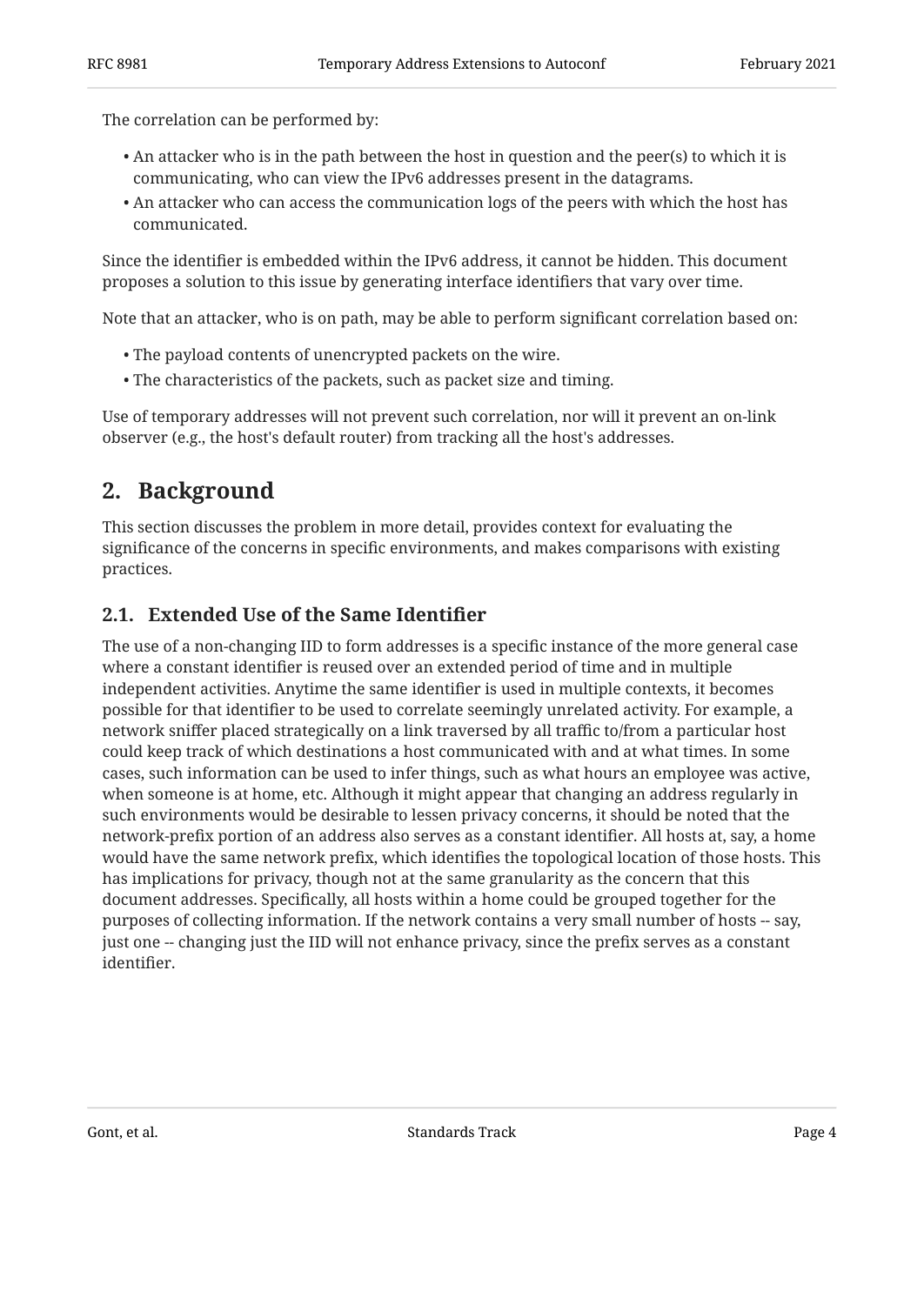One of the requirements for correlating seemingly unrelated activities is the use (and reuse) of an identifier that is recognizable over time within different contexts. IP addresses provide one obvious example, but there are more. For example:

- Many hosts also have DNS names associated with their addresses, in which case, the DNS name serves as a similar identifier. Although the DNS name associated with an address is more work to obtain (it may require a DNS query), the information is often readily available. In such cases, changing the address on a host over time would do little to address the concerns raised in this document, unless the DNS name is also changed at the same time (see [Section 4\)](#page-12-0).
- $\bullet$  Web browsers and servers typically exchange "cookies" with each other [RFC6265]. Cookies allow web servers to correlate a current activity with a previous activity. One common usage is to send back targeted advertising to a user by using the cookie supplied by the browser to identify what earlier queries had been made (e.g., for what type of information). Based on the earlier queries, advertisements can be targeted to match the (assumed) interests of the end user.

The use of a constant identifier within an address is of special concern, because addresses are a fundamental requirement of communication and cannot easily be hidden from eavesdroppers and other parties. Even when higher layers encrypt their payloads, addresses in packet headers appear in the clear. Consequently, if a mobile host (e.g., laptop) accessed the network from several different locations, an eavesdropper might be able to track the movement of that mobile host from place to place, even if the upper-layer payloads were encrypted.

Changing addresses over time limits the time window over which eavesdroppers and other information collectors may trivially correlate network activity when the same address is employed for multiple transactions by the same host. Additionally, it reduces the window of exposure during which a host is accessible via an address that becomes revealed as a result of active communication.

The security and privacy implications of IPv6 addresses are discussed in detail in [[RFC7721\]](#page-18-2), [[RFC7707\]](#page-18-3), and [[RFC7217\]](#page-17-0).

### <span id="page-4-0"></span>**[2.2. Possible Approaches](#page-4-0)**

One approach, compatible with the SLAAC architecture, would be to change the IID portion of an address over time. Changing the IID can make it more difficult to look at the IP addresses in independent transactions and identify which ones actually correspond to the same host, both in the case where the routing-prefix portion of an address changes and when it does not.

Many hosts function as both clients and servers. In such cases, the host would need a name (e.g., a DNS domain name) for its use as a server. Whether the address stays fixed or changes has little impact on privacy, since the name remains constant and serves as a constant identifier. However, when acting as a client (e.g., initiating communication), such a host may want to vary the addresses it uses. In such environments, one may need multiple addresses: a stable address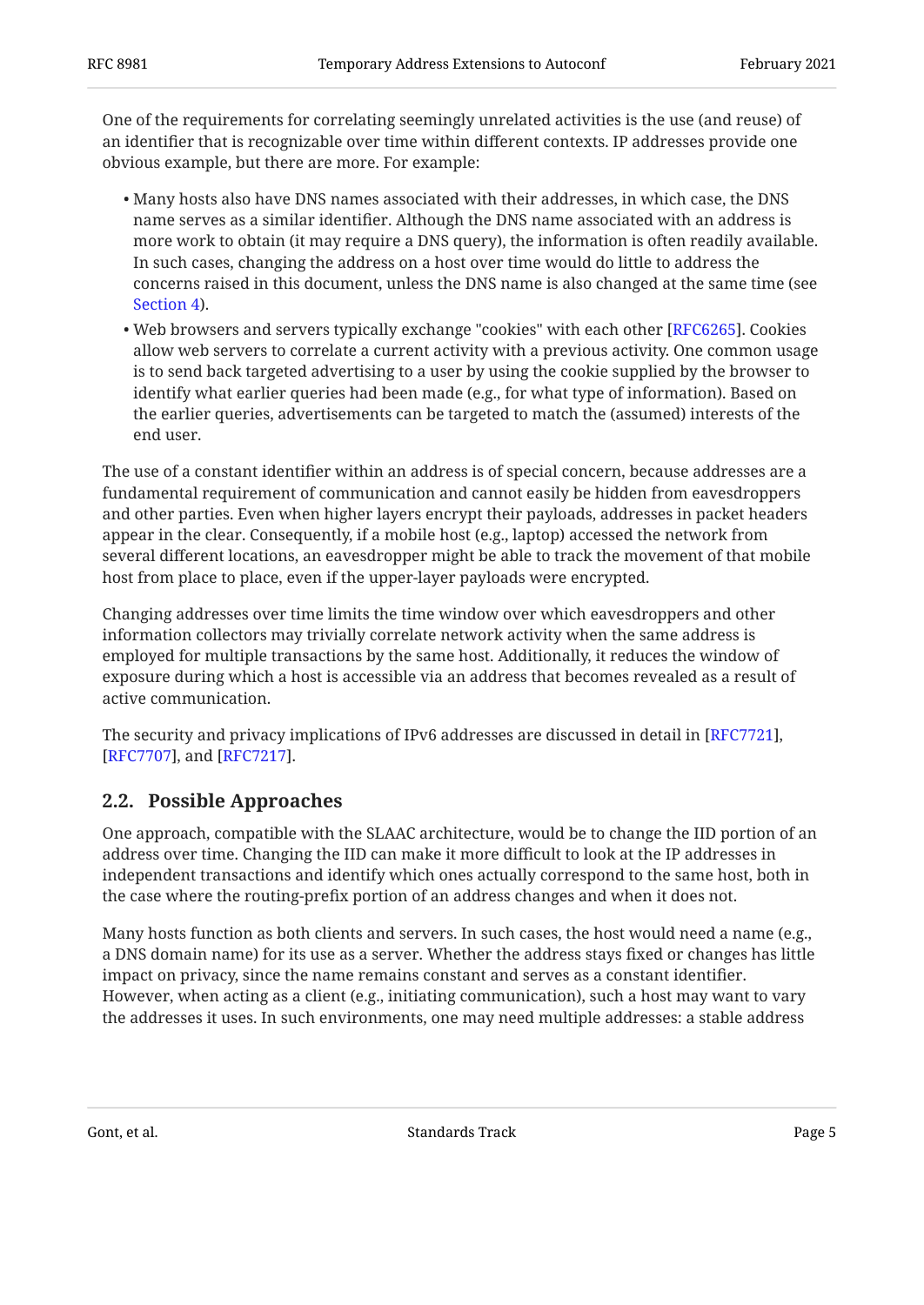associated with the name, which is used to accept incoming connection requests from other hosts, and a temporary address used to shield the identity of the client when it initiates communication.

On the other hand, a host that functions only as a client may want to employ only temporary addresses for public communication.

To make it difficult to make educated guesses as to whether two different IIDs belong to the same host, the algorithm for generating alternate identifiers must include input that has an unpredictable component from the perspective of the outside entities that are collecting information.

## <span id="page-5-0"></span>**[3. Protocol Description](#page-5-0)**

<span id="page-5-1"></span>The following subsections define the procedures for the generation of IPv6 temporary addresses.

### **[3.1. Design Guidelines](#page-5-1)**

Temporary addresses observe the following properties:

- Temporary addresses are typically employed for initiating outgoing sessions. 1.
- 2. Temporary addresses are used for a short period of time (typically hours to days) and are subsequently deprecated. Deprecated addresses can continue to be used for established connections but are not used to initiate new connections.
- 3. New temporary addresses are generated over time to replace temporary addresses that expire (i.e., become deprecated and eventually invalidated).
- Temporary addresses must have a limited lifetime (limited "valid lifetime" and "preferred 4. lifetime" from [\[RFC4862](#page-16-1)]). The lifetime of an address should be further reduced when privacy-meaningful events (such as a host attaching to a different network, or the regeneration of a new randomized Media Access Control (MAC) address) take place. The lifetime of temporary addresses must be statistically different for different addresses, such that it is hard to predict or infer when a new temporary address is generated or correlate a newly generated address with an existing one.
- 5. By default, one address is generated for each prefix advertised by SLAAC. The resulting interface identifiers must be statistically different when addresses are configured for different prefixes or different network interfaces. This means that, given two addresses, it must be difficult for an outside entity to infer whether the addresses correspond to the same host or network interface.
- 6. It must be difficult for an outside entity to predict the interface identifiers that will be employed for temporary addresses, even with knowledge of the algorithm/method employed to generate them and/or knowledge of the IIDs previously employed for other temporary addresses. These IIDs must be semantically opaque [RFC7136] and must not follow any specific patterns.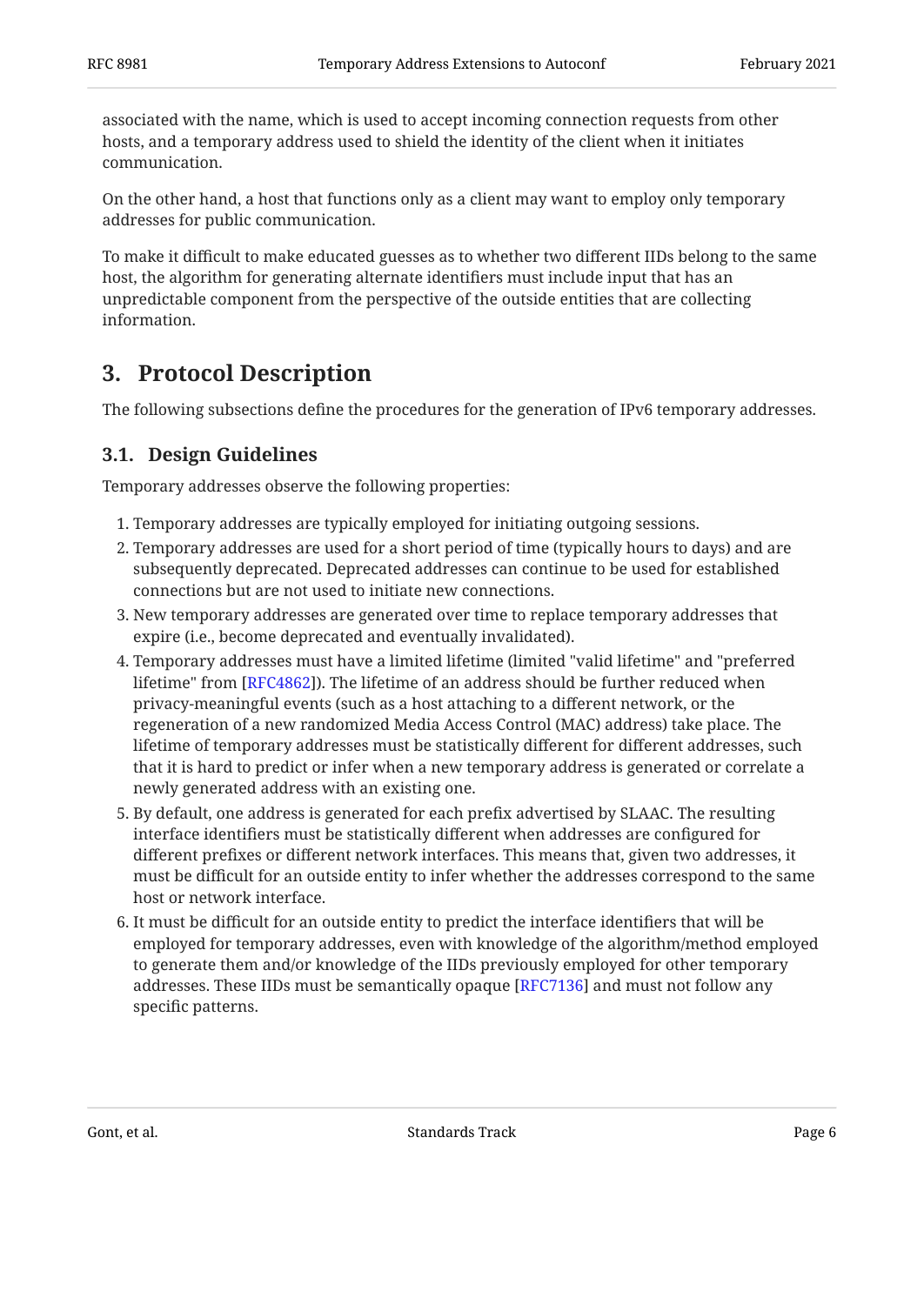### <span id="page-6-0"></span>**[3.2. Assumptions](#page-6-0)**

The following algorithm assumes that, for a given temporary address, an implementation can determine the prefix from which it was generated. When a temporary address is deprecated, a new temporary address is generated. The specific valid and preferred lifetimes for the new address are dependent on the corresponding lifetime values set for the prefix from which it was generated.

Finally, this document assumes that, when a host initiates outgoing communications, temporary addresses can be given preference over stable addresses (if available), when the device is configured to do so. [[RFC6724\]](#page-16-2) mandates that implementations provide a mechanism that allows an application to configure its preference for temporary addresses over stable addresses. It also allows an implementation to prefer temporary addresses by default, so that the connections initiated by the host can use temporary addresses without requiring application-specific enablement. This document also assumes that an API will exist that allows individual applications to indicate whether they prefer to use temporary or stable addresses and override the system defaults (see, for example, [RFC5014]).

### <span id="page-6-1"></span>**[3.3. Generation of Randomized IIDs](#page-6-1)**

The following subsections specify example algorithms for generating temporary IIDs that follow the guidelines in [Section 3.1](#page-5-1) of this document. The algorithm specified in [Section 3.3.1](#page-6-2) assumes a pseudorandom number generator (PRNG) is available on the system. The algorithm specified in [Section 3.3.2](#page-6-3) allows for code reuse by hosts that implement [[RFC7217\]](#page-17-0).

### <span id="page-6-2"></span>**[3.3.1. Simple Randomized IIDs](#page-6-2)**

One approach is to select a pseudorandom number of the appropriate length. A host employing this algorithm should generate IIDs as follows:

- 1. Obtain a random number from a PRNG that can produce random numbers of at least as many bits as required for the IID (please see the next step). [[RFC4086\]](#page-15-6) specifies randomness requirements for security.
- 2. The IID is obtained by taking as many bits from the random number obtained in the previous step as necessary. See [[RFC7136\]](#page-16-5) for the necessary number of bits (i.e., the length of the IID). See also [RFC7421] for a discussion of the privacy implications of the IID length. Note: there are no special bits in an IID [[RFC7136\]](#page-16-5).  $\,$
- 3. The resulting IID **MUST** be compared against the reserved IPv6 IIDs [[RFC5453\]](#page-16-6) [\[IANA-](#page-16-7)[RESERVED-IID\]](#page-16-7) and against those IIDs already employed in an address of the same network interface and the same network prefix. In the event that an unacceptable identifier has been generated, a new IID should be generated by repeating the algorithm from the first step.

### <span id="page-6-3"></span>**[3.3.2. Generation of IIDs with Pseudorandom Functions](#page-6-3)**

The algorithm in [RFC7217] can be augmented for the generation of temporary addresses. The  $\,$ benefit of this is that a host could employ a single algorithm for generating stable and temporary addresses by employing appropriate parameters.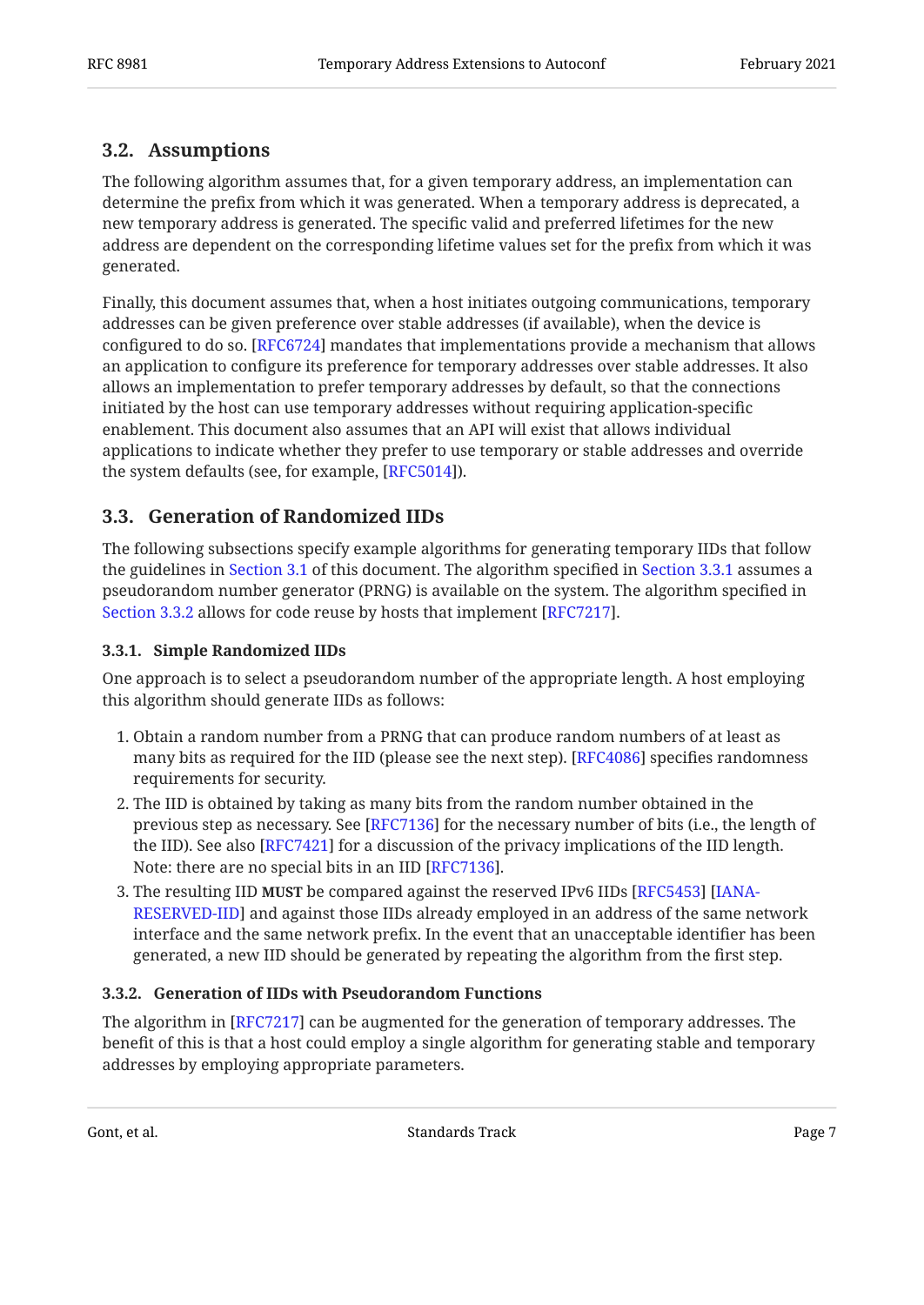Hosts would employ the following algorithm for generating the temporary IID:

1. Compute a random identifier with the expression:

RID = F(Prefix, Net\_Iface, Network\_ID, Time, DAD\_Counter, secret\_key)

Where:

#### RID:

Random Identifier

### $F()$ :

A pseudorandom function (PRF) that **MUST NOT** be computable from the outside (without knowledge of the secret key). F() **MUST** also be difficult to reverse, such that it resists attempts to obtain the secret\_key, even when given samples of the output of F() and knowledge or control of the other input parameters. F() **SHOULD** produce an output of at least as many bits as required for the IID. BLAKE3 (256-bit key, arbitrary-length output) [[BLAKE3\]](#page-16-8) is one possible option for F(). Alternatively, F() could be implemented with a keyed-hash message authentication code (HMAC) [RFC2104]. HMAC-SHA-256 [FIPS-SHS] is one possible option for such an implementation alternative. Note: use of HMAC-MD5  $[RFC1321]$  $[RFC1321]$  is considered unacceptable for  $F()$   $[RFC6151]$ .

### Prefix:

The prefix to be used for SLAAC, as learned from an ICMPv6 Router Advertisement message.

#### Net Iface:

The MAC address corresponding to the underlying network-interface card, in the case the link uses IEEE 802 link-layer identifiers. Employing the MAC address for this parameter (over the other suggested options in [RFC7217]) means that the regeneration of a randomized MAC address will result in a different temporary address.

#### Network\_ID:

Some network-specific data that identifies the subnet to which this interface is attached - for example, the IEEE 802.11 Service Set Identifier (SSID) corresponding to the network to which this interface is associated. Additionally, "Simple Procedures for Detecting Network Attachment in IPv6" ("Simple DNA") [RFC6059] describes ideas that could be leveraged to generate a Network\_ID parameter. This parameter **SHOULD** be employed if some form of "Network ID" is available.

#### Time:

An implementation-dependent representation of time. One possible example is the representation in UNIX-like systems [OPEN-GROUP], which measure time in terms of the number of seconds elapsed since the Epoch (00:00:00 Coordinated Universal Time (UTC), 1 January 1970). The addition of the "Time" argument results in (statistically) different IIDs over time.

Gont, et al. **Example 2** Standards Track Page 8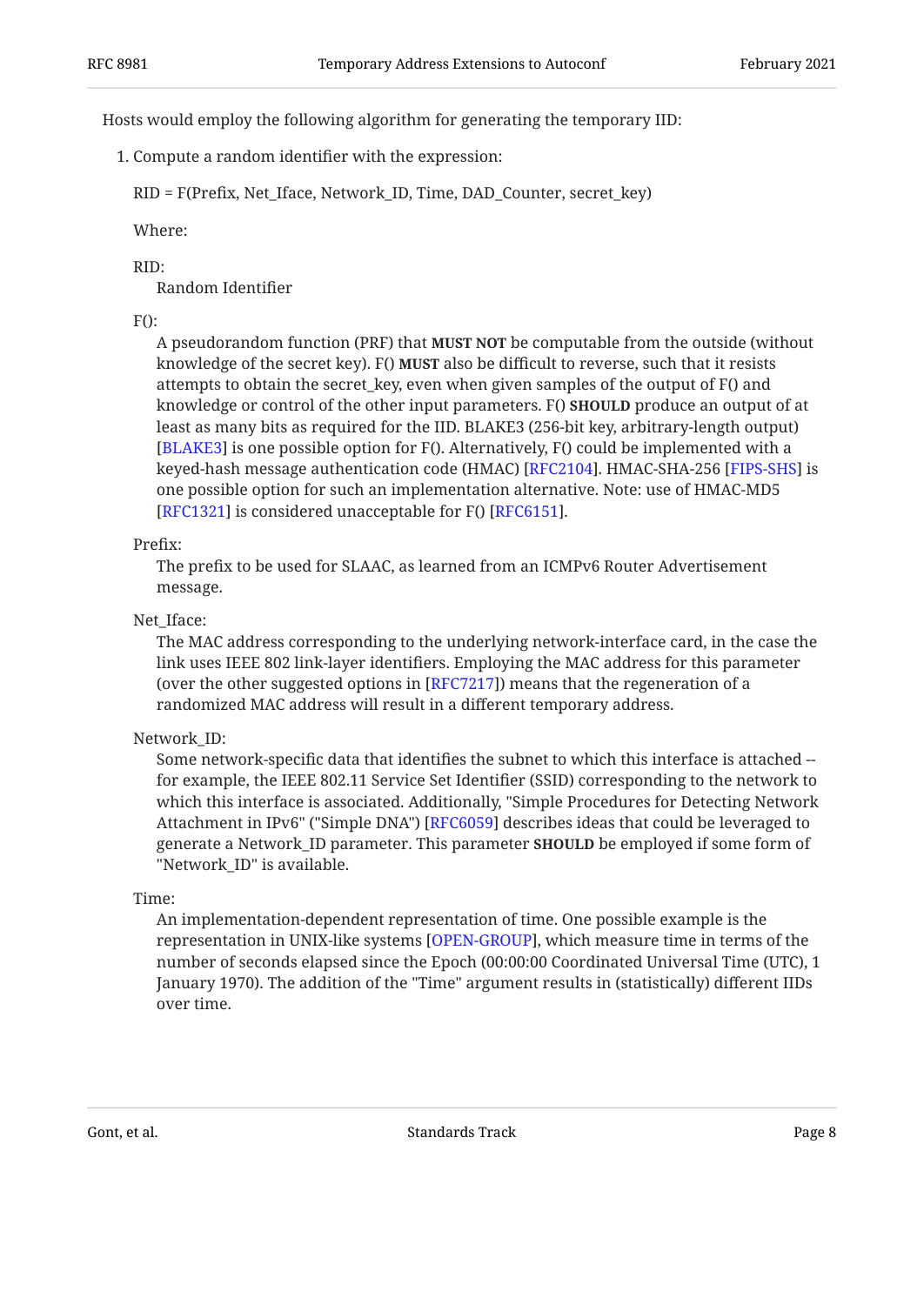#### DAD\_Counter:

A counter that is employed to resolve the conflict where an unacceptable identifier has been generated. This can be result of Duplicate Address Detection (DAD), or step 3 below.

### secret\_key:

A secret key that is not known by the attacker. The secret key **SHOULD** be of at least 128 bits. It **MUST** be initialized to a pseudorandom number (see [RFC4086] for randomness requirements for security) when the operating system is "bootstrapped". The secret\_key **MUST NOT** be employed for any other purpose than the one discussed in this section. For example, implementations **MUST NOT** employ the same secret\_key for the generation of stable addresses [RFC7217] and the generation of temporary addresses via this algorithm.

- 2. The IID is finally obtained by taking as many bits from the RID value (computed in the previous step) as necessary, starting from the least significant bit. See [RFC7136] for the necessary number of bits (i.e., the length of the IID). See also [RFC7421] for a discussion of the privacy implications of the IID length. Note: there are no special bits in an IID [RFC7136].
- 3. The resulting IID **MUST** be compared against the reserved IPv6 IIDs [[RFC5453\]](#page-16-6) [\[IANA-](#page-16-7)[RESERVED-IID\]](#page-16-7) and against those IIDs already employed in an address of the same network interface and the same network prefix. In the event that an unacceptable identifier has been generated, the DAD\_Counter should be incremented by 1, and the algorithm should be restarted from the first step.

### <span id="page-8-0"></span>**[3.4. Generating Temporary Addresses](#page-8-0)**

[[RFC4862\]](#page-16-1) describes the steps for generating a link-local address when an interface becomes enabled, as well as the steps for generating addresses for other scopes. This document extends [[RFC4862\]](#page-16-1) as follows. When processing a Router Advertisement with a Prefix Information option carrying a prefix for the purposes of address autoconfiguration (i.e., the A bit is set), the host **MUST** perform the following steps:

1. Process the Prefix Information option as specified in [RFC4862], adjusting the lifetimes of existing temporary addresses, with the overall constraint that no temporary addresses should ever remain "valid" or "preferred" for a time longer than (TEMP\_VALID\_LIFETIME) or (TEMP\_PREFERRED\_LIFETIME - DESYNC\_FACTOR), respectively. The configuration variables TEMP\_VALID\_LIFETIME and TEMP\_PREFERRED\_LIFETIME correspond to the maximum valid lifetime and the maximum preferred lifetime of temporary addresses, respectively.

Note:

DESYNC\_FACTOR is the value computed when the address was created (see step 4 below).

2. One way an implementation can satisfy the above constraints is to associate with each temporary address a creation time (called CREATION\_TIME) that indicates the time at which the address was created. When updating the preferred lifetime of an existing temporary address, it would be set to expire at whichever time is earlier: the time indicated by the received lifetime or (CREATION\_TIME + TEMP\_PREFERRED\_LIFETIME - DESYNC\_FACTOR). A similar approach can be used with the valid lifetime.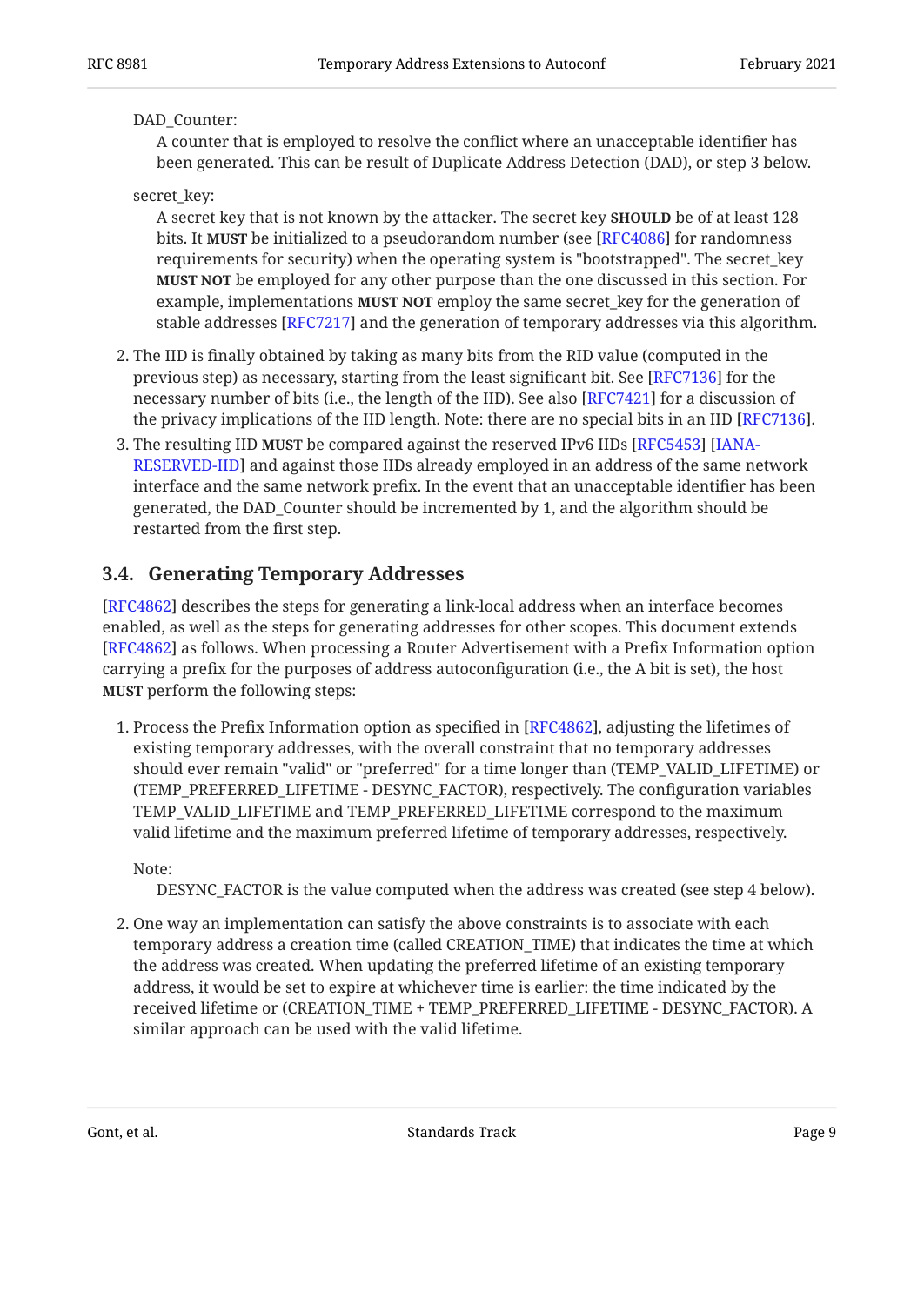Note:

DESYNC\_FACTOR is the value computed when the address was created (see step 4 below).

3. If the host has not configured any temporary address for the corresponding prefix, the host **SHOULD** create a new temporary address for such prefix.

Note:

For example, a host might implement prefix-specific policies such as not configuring temporary addresses for the Unique Local IPv6 Unicast Addresses (ULAs) [\[RFC4193](#page-15-5)] prefix.

- 4. When creating a temporary address, DESYNC\_FACTOR **MUST** be computed and associated with the newly created address, and the address lifetime values **MUST** be derived from the corresponding prefix as follows:
	- Its valid lifetime is the lower of the Valid Lifetime of the prefix and TEMP\_VALID\_LIFETIME.
	- Its preferred lifetime is the lower of the Preferred Lifetime of the prefix and TEMP\_PREFERRED\_LIFETIME - DESYNC\_FACTOR.
- 5. A temporary address is created only if this calculated preferred lifetime is greater than  ${\rm REGEN\_ADVANCE}$  time units. In particular, an implementation **MUST NOT** create a temporary address with a zero preferred lifetime.
- 6. New temporary addresses **MUST** be created by appending a randomized IID to the prefix that was received. [Section 3.3](#page-6-1) of this document specifies some sample algorithms for generating the randomized IID.
- 7. The host **MUST** perform DAD on the generated temporary address. If DAD indicates the address is already in use, the host **MUST** generate a new randomized IID and repeat the previous steps as appropriate (starting from step 4), up to TEMP\_IDGEN\_RETRIES times. If, after TEMP\_IDGEN\_RETRIES consecutive attempts, the host is unable to generate a unique temporary address, the host **MUST** log a system error and **SHOULD NOT** attempt to generate a temporary address for the given prefix for the duration of the host's attachment to the network via this interface. This allows hosts to recover from occasional DAD failures or otherwise log the recurrent address collisions.

### <span id="page-9-0"></span>**[3.5. Expiration of Temporary Addresses](#page-9-0)**

When a temporary address becomes deprecated, a new one **MUST** be generated. This is done by repeating the actions described in [Section 3.4,](#page-8-0) starting at step 4). Note that, in normal operation, except for the transient period when a temporary address is being regenerated, at most one temporary address per prefix should be in a nondeprecated state at any given time on a given interface. Note that if a temporary address becomes deprecated as result of processing a Prefix Information option with a zero preferred lifetime, then a new temporary address **MUST NOT** be generated (in response to the same Prefix Information option). To ensure that a preferred temporary address is always available, a new temporary address **SHOULD** be regenerated slightly before its predecessor is deprecated. This is to allow sufficient time to avoid race conditions in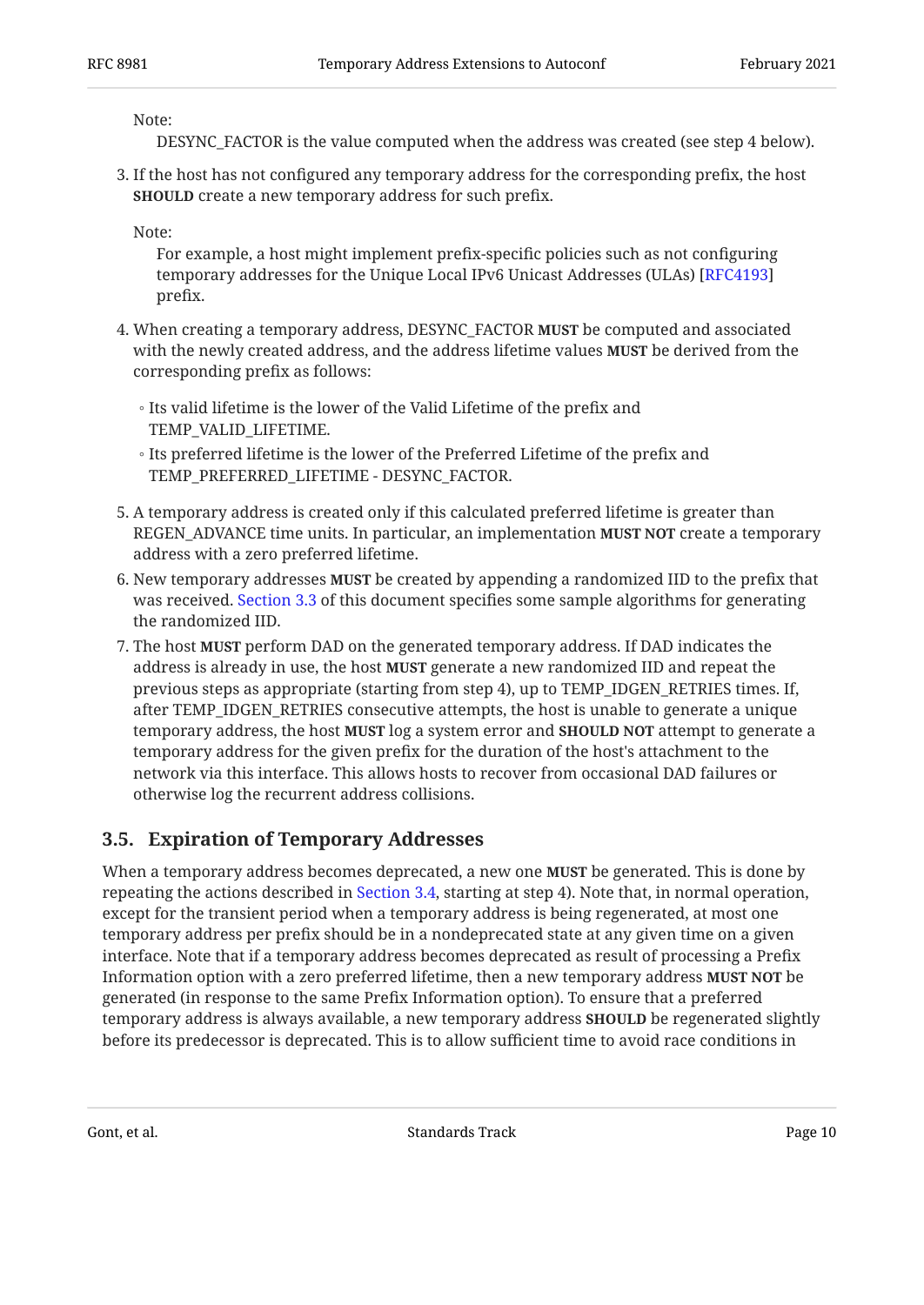the case where generating a new temporary address is not instantaneous, such as when DAD must be performed. The host **SHOULD** start the process of address regeneration REGEN\_ADVANCE time units before a temporary address is deprecated.

As an optional optimization, an implementation **MAY** remove a deprecated temporary address that is not in use by applications or upper layers, as detailed in [Section 6](#page-14-1).

### <span id="page-10-0"></span>**[3.6. Regeneration of Temporary Addresses](#page-10-0)**

The frequency at which temporary addresses change depends on how a device is being used (e.g., how frequently it initiates new communication) and the concerns of the end user. The most egregious privacy concerns appear to involve addresses used for long periods of time (from weeks to years). The more frequently an address changes, the less feasible collecting or coordinating information keyed on IIDs becomes. Moreover, the cost of collecting information and attempting to correlate it based on IIDs will only be justified if enough addresses contain non-changing identifiers to make it worthwhile. Thus, having large numbers of clients change their address on a daily or weekly basis is likely to be sufficient to alleviate most privacy concerns.

There are also client costs associated with having a large number of addresses associated with a host (e.g., in doing address lookups, the need to join many multicast groups, etc.). Thus, changing addresses frequently (e.g., every few minutes) may have performance implications.

Hosts following this specification **SHOULD** generate new temporary addresses over time. This can be achieved by generating a new temporary address REGEN\_ADVANCE time units before a temporary address becomes deprecated. As described above, this produces addresses with a preferred lifetime no larger than TEMP\_PREFERRED\_LIFETIME. The value DESYNC\_FACTOR is a random value computed when a temporary address is generated; it ensures that clients do not generate new addresses at a fixed frequency and that clients do not synchronize with each other and generate new addresses at exactly the same time. When the preferred lifetime expires, a new temporary address **MUST** be generated using the algorithm specified in [Section 3.4](#page-8-0) (starting at step 4).

Because the frequency at which it is appropriate to generate new addresses varies from one environment to another, implementations **SHOULD** provide end users with the ability to change the frequency at which addresses are regenerated. The default value is given in TEMP\_PREFERRED\_LIFETIME and is one day. In addition, the exact time at which to invalidate a temporary address depends on how applications are used by end users. Thus, the suggested default value of two days (TEMP\_VALID\_LIFETIME) may not be appropriate in all environments. Implementations **SHOULD** provide end users with the ability to override both of these default values.

Finally, when an interface connects to a new (different) link, existing temporary addresses for the corresponding interface MUST be removed, and new temporary addresses MUST be generated for use on the new link, using the algorithm in [Section 3.4](#page-8-0). If a device moves from one link to another, generating new temporary addresses ensures that the device uses different randomized IIDs for the temporary addresses associated with the two links, making it more difficult to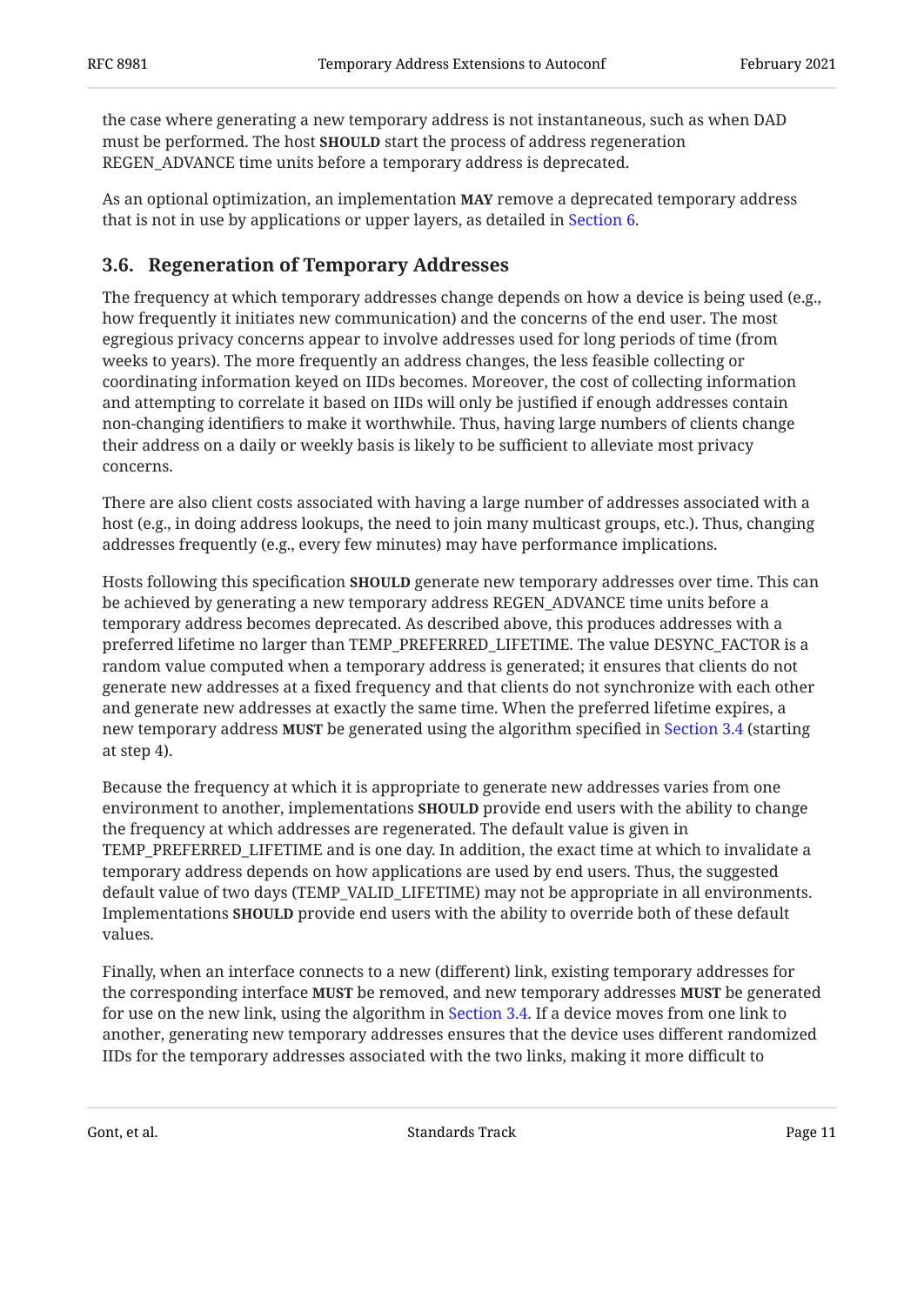correlate addresses from the two different links as being from the same host. The host **MAY** follow any process available to it to determine that the link change has occurred. One such process is described by "Simple DNA" [RFC6059]. Detecting link changes would prevent link down/up events from causing temporary addresses to be (unnecessarily) regenerated.

### <span id="page-11-0"></span>**[3.7. Implementation Considerations](#page-11-0)**

Devices implementing this specification **MUST** provide a way for the end user to explicitly enable or disable the use of temporary addresses. In addition, a site might wish to disable the use of temporary addresses in order to simplify network debugging and operations. Consequently, implementations **SHOULD** provide a way for trusted system administrators to enable or disable the use of temporary addresses.

Additionally, sites might wish to selectively enable or disable the use of temporary addresses for some prefixes. For example, a site might wish to disable temporary-address generation for ULA [[RFC4193\]](#page-15-5) prefixes while still generating temporary addresses for all other prefixes advertised via PIOs for address configuration. Another site might wish to enable temporary-address generation only for the prefixes 2001:db8:1::/48 and 2001:db8:2::/48 while disabling it for all other prefixes. To support this behavior, implementations **SHOULD** provide a way to enable and disable generation of temporary addresses for specific prefix subranges. This per-prefix setting **SHOULD** override the global settings on the host with respect to the specified prefix subranges. Note that the per-prefix setting can be applied at any granularity, and not necessarily on a persubnet basis.

### <span id="page-11-1"></span>**[3.8. D](#page-11-1)efi[ned Protocol Parameters and Con](#page-11-1)figuration Variables**

Protocol parameters and configuration variables defined in this document include:

### TEMP\_VALID\_LIFETIME

Default value: 2 days. Users should be able to override the default value.

### TEMP\_PREFERRED\_LIFETIME

Default value: 1 day. Users should be able to override the default value. Note: The TEMP\_PREFERRED\_LIFETIME value **MUST** be smaller than the TEMP\_VALID\_LIFETIME value, to avoid the pathological case where an address is employed for new communications but becomes invalid in less than 1 second, disrupting those communications.

### REGEN\_ADVANCE

2 + (TEMP\_IDGEN\_RETRIES \* DupAddrDetectTransmits \* RetransTimer / 1000)

Rationale: This parameter is specified as a function of other protocol parameters, to account for the time possibly spent in DAD in the worst-case scenario of TEMP\_IDGEN\_RETRIES. This prevents the pathological case where the generation of a new temporary address is not started with enough anticipation, such that a new preferred address is generated before the currently preferred temporary address becomes deprecated.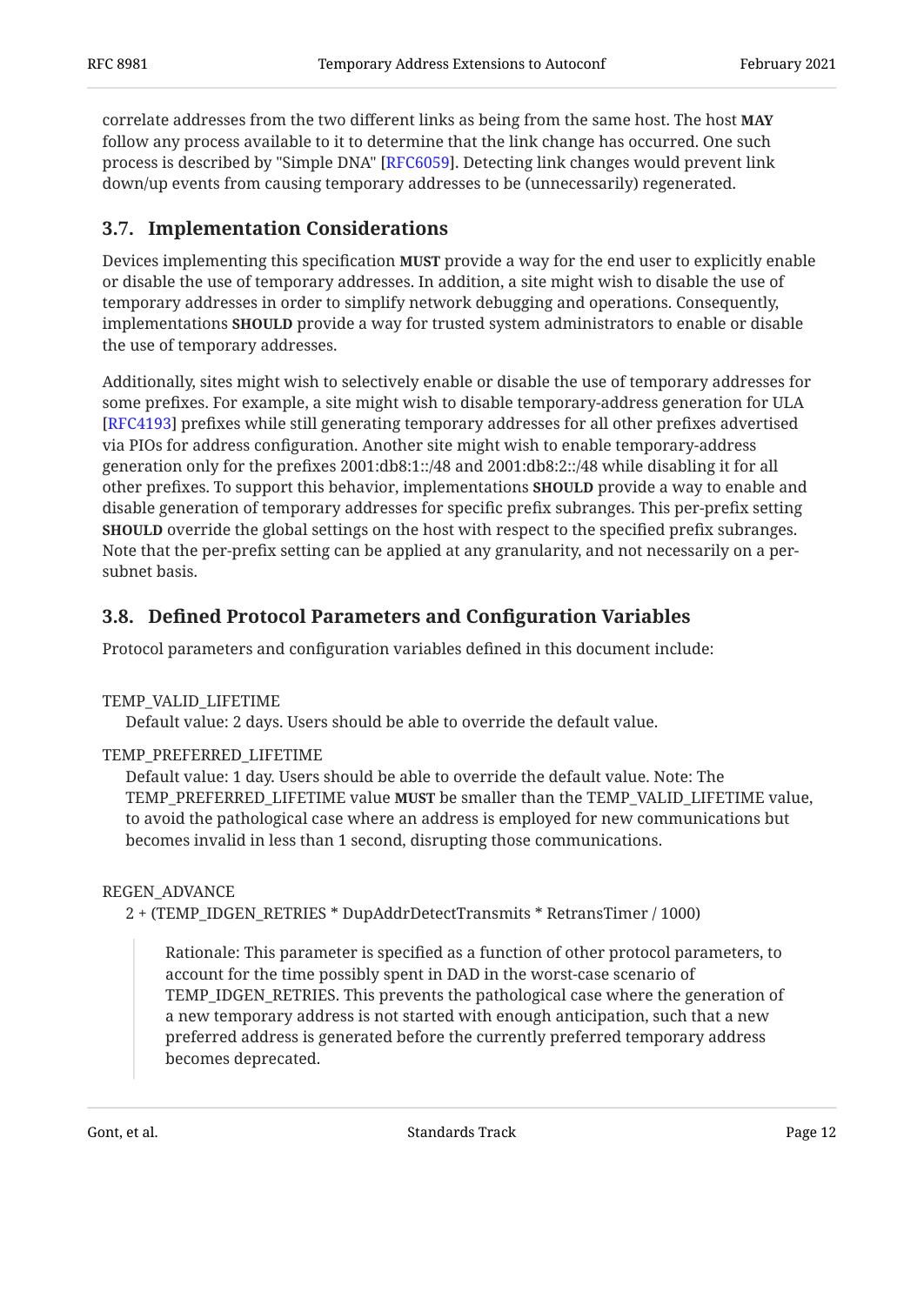RetransTimer is specified in [RFC4861], while DupAddrDetectTransmits is specified in [RFC4862]. Since RetransTimer is specified in units of milliseconds, this expression employs the constant "1000", such that REGEN\_ADVANCE is expressed in seconds.

#### MAX\_DESYNC\_FACTOR

0.4 \* TEMP\_PREFERRED\_LIFETIME. Upper bound on DESYNC\_FACTOR.

Rationale: Setting MAX\_DESYNC\_FACTOR to 0.4 TEMP\_PREFERRED\_LIFETIME results in addresses that have statistically different lifetimes, and a maximum of three concurrent temporary addresses when the default values specified in this section are employed.

#### DESYNC\_FACTOR

A random value within the range 0 - MAX\_DESYNC\_FACTOR. It is computed each time a temporary address is generated, and is associated with the corresponding address. It **MUST** be smaller than (TEMP\_PREFERRED\_LIFETIME - REGEN\_ADVANCE).

#### TEMP\_IDGEN\_RETRIES

<span id="page-12-0"></span>Default value: 3

## **[4. Implications of Changing IIDs](#page-12-0)**

The desire to protect individual privacy can conflict with the desire to effectively maintain and debug a network. Having clients use addresses that change over time will make it more difficult to track down and isolate operational problems. For example, when looking at packet traces, it could become more difficult to determine whether one is seeing behavior caused by a single errant host or a number of them.

It is currently recommended that network deployments provide multiple IPv6 addresses from each prefix to general-purpose hosts [\[RFC7934](#page-18-5)]. However, in some scenarios, use of a large number of IPv6 addresses may have negative implications on network devices that need to maintain entries for each IPv6 address in some data structures (e.g., SAVI [RFC7039]). For example, concurrent active use of multiple IPv6 addresses will increase Neighbor Discovery traffic if Neighbor Caches in network devices are not large enough to store all addresses on the link. This can impact performance and energy efficiency on networks on which multicast is expensive (see e.g., [MCAST-PROBLEMS]). Additionally, some network-security devices might incorrectly infer IPv6 address forging if temporary addresses are regenerated at a high rate.

The use of temporary addresses may cause unexpected difficulties with some applications. For example, some servers refuse to accept communications from clients for which they cannot map the IP address into a DNS name. That is, they perform a DNS PTR query to determine the DNS name corresponding to an IPv6 address, and may then also perform a AAAA query on the returned name to verify it maps back into the same address. Consequently, clients not properly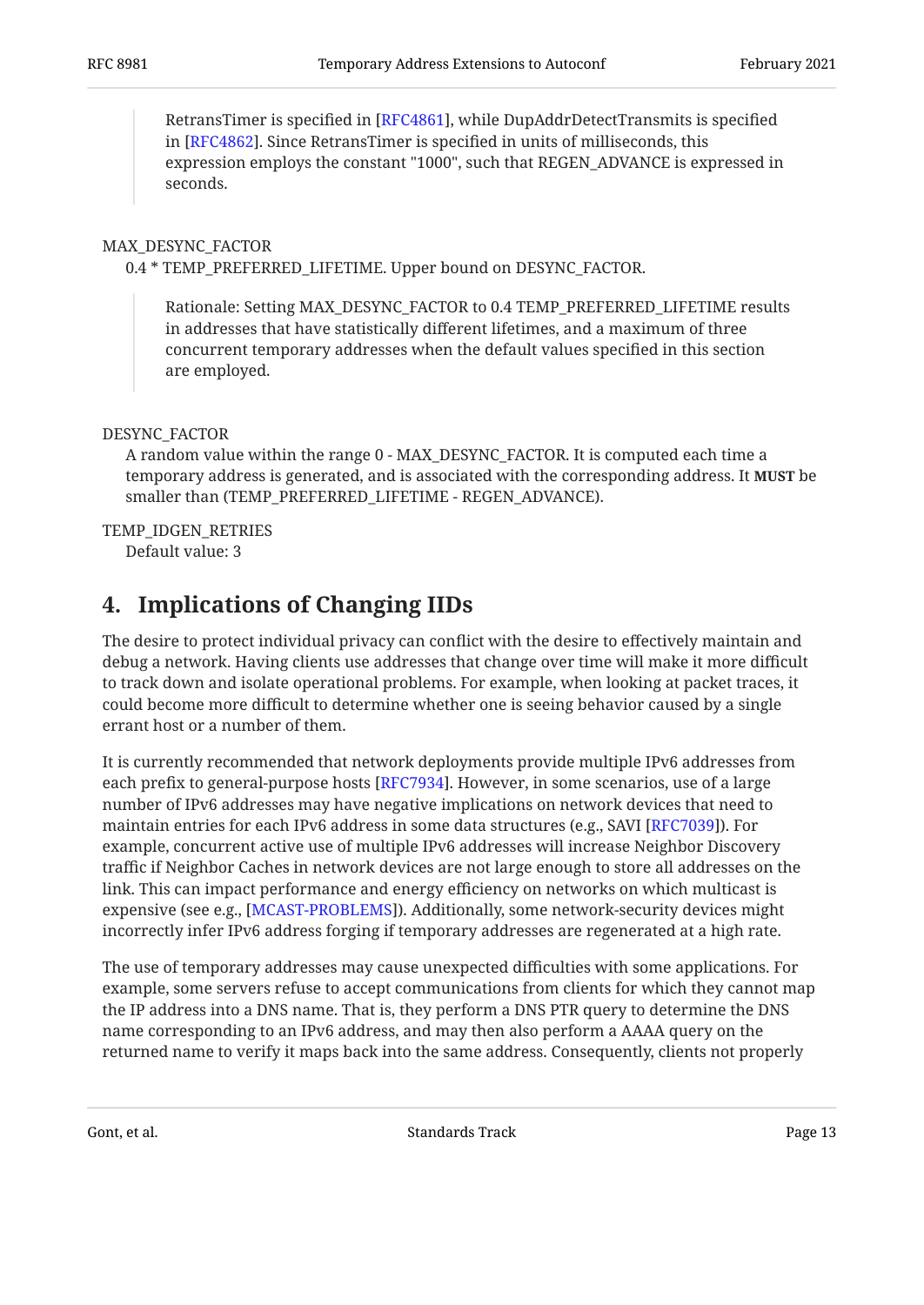registered in the DNS may be unable to access some services. However, a host's DNS name (if non-changing) would serve as a constant identifier. The wide deployment of the extension described in this document could challenge the practice of inverse-DNS-based "validation", which has little validity, though it is widely implemented. In order to meet server challenges, hosts could register temporary addresses in the DNS using random names (for example, a string version of the random address itself), albeit at the expense of increased complexity.

In addition, some applications may not behave robustly if an address becomes invalid while it is still in use by the application or if the application opens multiple sessions and expects them to all use the same address.

[[RFC4941\]](#page-17-1) employed a randomized temporary IID for generating a set of temporary addresses, such that temporary addresses configured at a given time for multiple SLAAC prefixes would employ the same IID. Sharing the same IID among multiple addresses allowed a host to join only one solicited-node multicast group per temporary address set.

This document requires that the IIDs of all temporary addresses on a host are statistically different from each other. This means that when a network employs multiple prefixes, each temporary address of a set will result in a different solicited-node multicast address, and, thus, the number of multicast groups that a host must join becomes a function of the number of SLAAC prefixes employed for generating temporary addresses.

Thus, a network that employs multiple prefixes may require hosts to join more multicast groups than in the case of implementations of RFC 4941. If the number of multicast groups were large enough, a host might need to resort to setting the network interface card to promiscuous mode. This could cause the host to process more packets than strictly necessary and might have a negative impact on battery life and system performance in general.

We note that since this document reduces the default TEMP\_VALID\_LIFETIME from 7 days (in [[RFC4941\]](#page-17-1)) to 2 days, the number of concurrent temporary addresses per SLAAC prefix will be smaller than for RFC 4941 implementations; thus, the number of multicast groups for a network that employs, say, between 1 and 3 prefixes, will be similar to the number of such groups for RFC 4941 implementations.

Implementations concerned with the maximum number of multicast groups that would be required to join as a result of configured addresses, or the overall number of configured addresses, should consider enforcing implementation-specific limits on, e.g., the maximum number of configured addresses, the maximum number of SLAAC prefixes that are employed for autoconfiguration, and/or the maximum ratio for TEMP\_VALID\_LIFETIME/ TEMP\_PREFERRED\_LIFETIME (which ultimately controls the approximate number of concurrent temporary addresses per SLAAC prefix). Many of these configuration limits are readily available in SLAAC and RFC 4941 implementations. We note that these configurable limits are meant to prevent pathological behaviors (as opposed to simply limiting the usage of IPv6 addresses), since IPv6 implementations are expected to leverage the usage of multiple addresses [\[RFC7934](#page-18-5)].  $\,$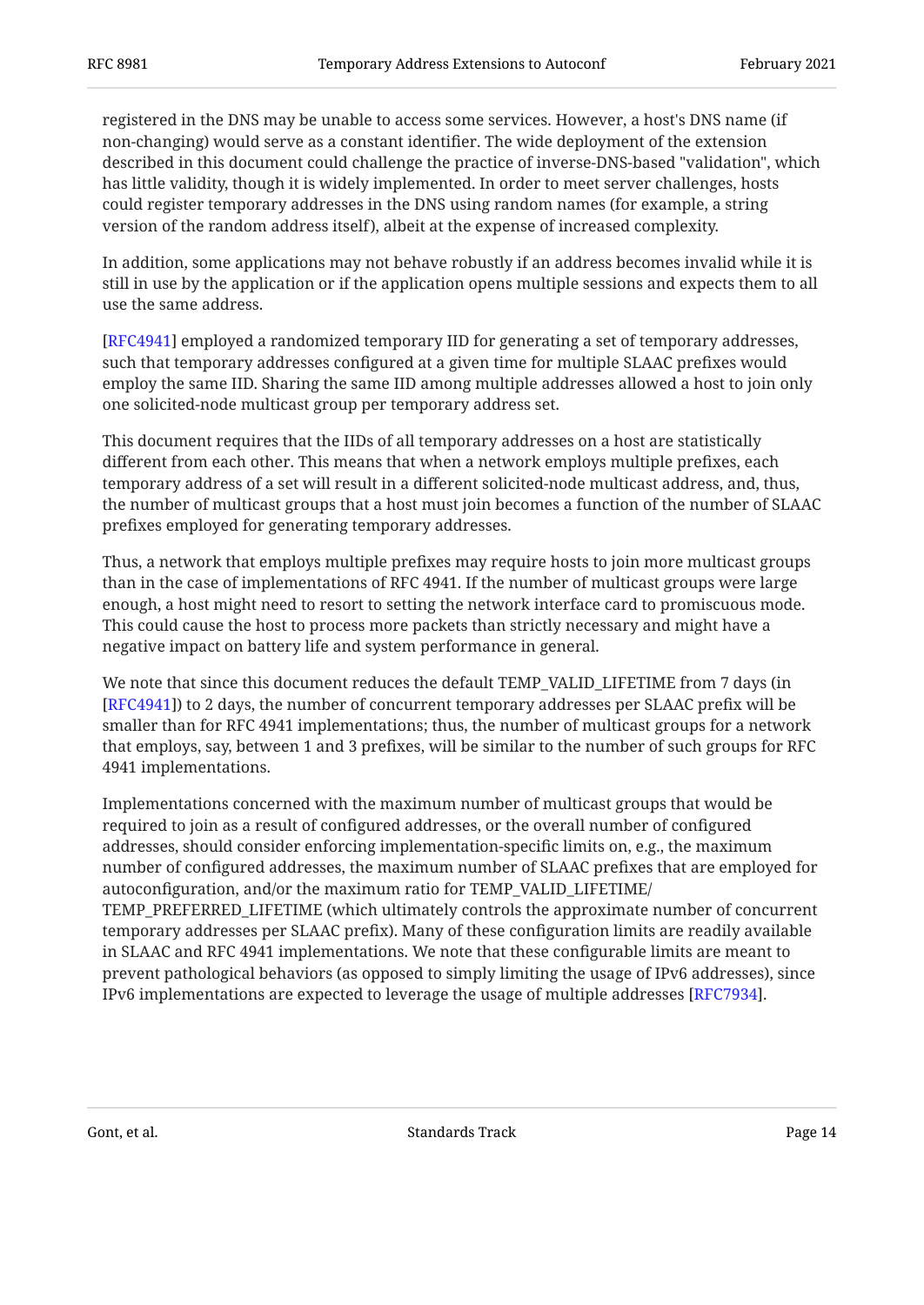## <span id="page-14-0"></span>**[5.](#page-14-0) Signifi[cant Changes from RFC 4941](#page-14-0)**

This section summarizes the substantive changes in this document relative to RFC 4941.

Broadly speaking, this document introduces the following changes:

- Addresses a number of flaws in the algorithm for generating temporary addresses. The aforementioned flaws include the use of MD5 for computing the temporary IIDs, and reusing the same IID for multiple prefixes (see [[RAID2015\]](#page-17-11) and [[RFC7721\]](#page-18-2) for further details).
- $\bullet$  Allows hosts to employ only temporary addresses. [RFC4941] assumed that temporary addresses were configured in addition to stable addresses. This document does not imply or require the configuration of stable addresses; thus, implementations can now configure both stable and temporary addresses or temporary addresses only.
- $\bullet$  Removes the recommendation that temporary addresses be disabled by default. This is in line with BCP 188 ([RFC7258]) and also with BCP 204 ([RFC7934]).
- Reduces the default maximum valid lifetime for temporary addresses (TEMP\_VALID\_LIFETIME). TEMP\_VALID\_LIFETIME has been reduced from 1 week to 2 days, decreasing the typical number of concurrent temporary addresses from 7 to 3. This reduces the possible stress on network elements (see [Section 4](#page-12-0) for further details).
- DESYNC\_FACTOR is computed each time a temporary address is generated and is associated with the corresponding temporary address, such that each temporary address has a statistically different preferred lifetime, and thus temporary addresses are not generated at any specific frequency.
- Changes the requirement to not try to regenerate temporary addresses upon TEMP\_IDGEN\_RETRIES consecutive DAD failures from "**MUST NOT"** to "**SHOULD NOT"**.
- $\bullet$  The discussion about the security and privacy implications of different address generation techniques has been replaced with references to recent work in this area ([RFC7707], [[RFC7721\]](#page-18-2), and [RFC7217]).
- $\bullet$  This document incorporates errata submitted (at the time of writing) for [[RFC4941\]](#page-17-1) by Jiri Bohac and Alfred Hoenes.

## <span id="page-14-1"></span>**[6. Future Work](#page-14-1)**

An implementation might want to keep track of which addresses are being used by upper layers so as to be able to remove a deprecated temporary address from internal data structures once no upper-layer protocols are using it (but not before). This is in contrast to current approaches, where addresses are removed from an interface when they become invalid [RFC4862],  $\,$ independent of whether or not upper-layer protocols are still using them. For TCP connections, such information is available in control blocks. For UDP-based applications, it may be the case that only the applications have knowledge about what addresses are actually in use. Consequently, an implementation generally will need to use heuristics in deciding when an address is no longer in use.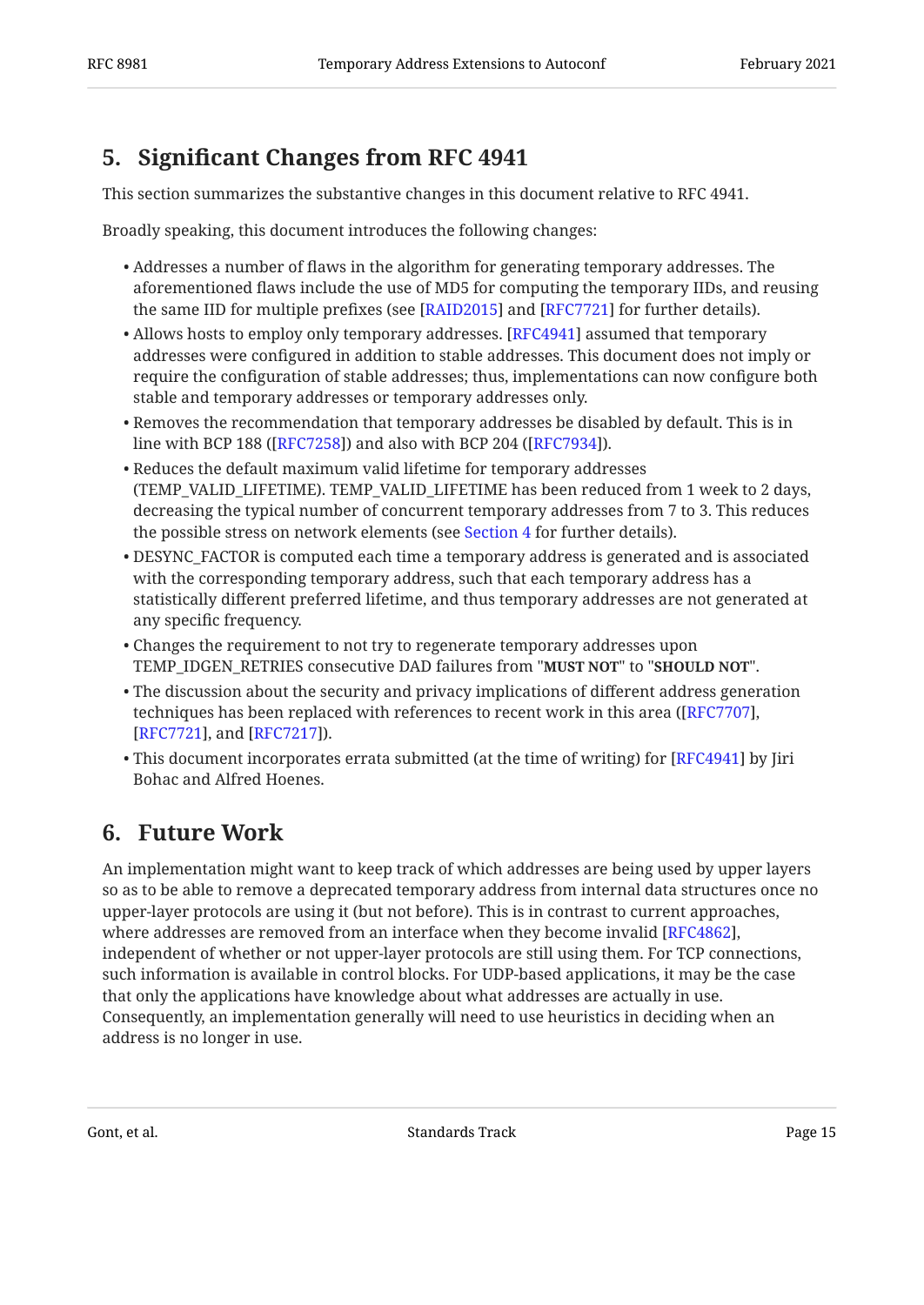## <span id="page-15-0"></span>**[7. IANA Considerations](#page-15-0)**

<span id="page-15-1"></span>This document has no IANA actions.

## **[8. Security Considerations](#page-15-1)**

If a very small number of hosts (say, only one) use a given prefix for extended periods of time, just changing the interface-identifier part of the address may not be sufficient to mitigate address-based network-activity correlation, since the prefix acts as a constant identifier. The procedures described in this document are most effective when the prefix is reasonably nonstatic or used by a fairly large number of hosts. Additionally, if a temporary address is used in a session where the user authenticates, any notion of "privacy" for that address is compromised for the party or parties that receive the authentication information.

While this document discusses ways to limit the lifetime of interface identifiers to reduce the ability of attackers to perform address-based network-activity correlation, the method described is believed to be ineffective against sophisticated forms of traffic analysis. To increase effectiveness, one may need to consider the use of more advanced techniques, such as onion routing [ONION].

Ingress filtering has been and is being deployed as a means of preventing the use of spoofed source addresses in Distributed Denial of Service (DDoS) attacks. In a network with a large number of hosts, new temporary addresses are created at a fairly high rate. This might make it difficult for ingress-/egress-filtering mechanisms to distinguish between legitimately changing temporary addresses and spoofed source addresses, which are "in-prefix" (using a topologically correct prefix and nonexistent interface identifier). This can be addressed by using access-control mechanisms on a per-address basis on the network ingress point -- though, as noted in [Section 4](#page-12-0), there are corresponding costs for doing so.

### <span id="page-15-3"></span><span id="page-15-2"></span>**[9. References](#page-15-2)**

### **[9.1. Normative References](#page-15-3)**

- <span id="page-15-4"></span>**[RFC2119]** Bradner, S., "Key words for use in RFCs to Indicate Requirement Levels", BCP 14, RFC 2119, DOI 10.17487/RFC2119, March 1997, <[https://www.rfc-editor.org/info/](https://www.rfc-editor.org/info/rfc2119) . [rfc2119>](https://www.rfc-editor.org/info/rfc2119)
- <span id="page-15-6"></span>**[RFC4086]** Eastlake 3rd, D., Schiller, J., and S. Crocker, "Randomness Requirements for Security", BCP 106, RFC 4086, DOI 10.17487/RFC4086, June 2005, <[https://](https://www.rfc-editor.org/info/rfc4086) . [www.rfc-editor.org/info/rfc4086>](https://www.rfc-editor.org/info/rfc4086)
- <span id="page-15-5"></span>**[RFC4193]** Hinden, R. and B. Haberman, "Unique Local IPv6 Unicast Addresses", RFC 4193, DOI 10.17487/RFC4193, October 2005, <https://www.rfc-editor.org/info/rfc4193>.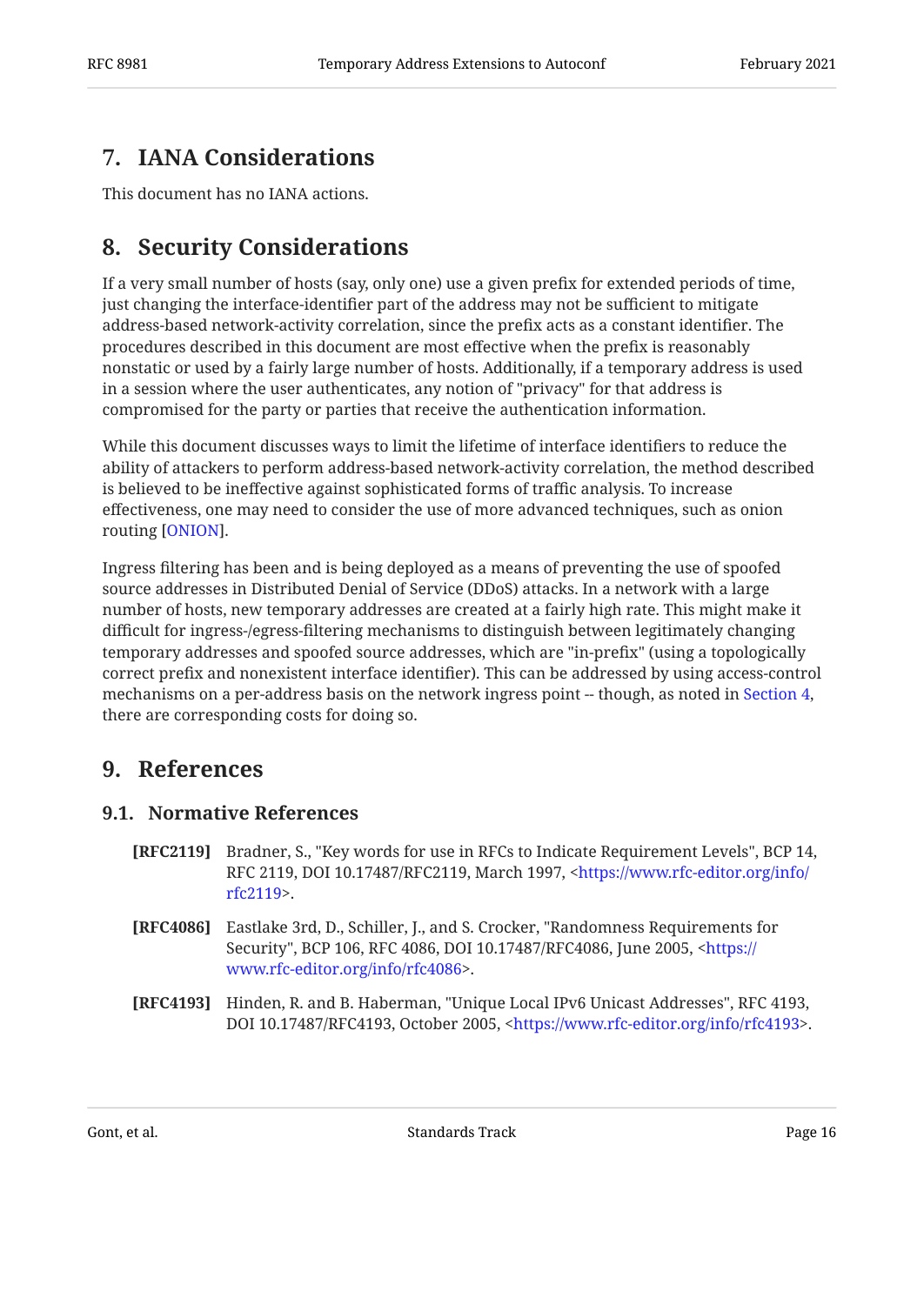- <span id="page-16-4"></span>**[RFC4291]** Hinden, R. and S. Deering, "IP Version 6 Addressing Architecture", RFC 4291, DOI 10.17487/RFC4291, February 2006, <https://www.rfc-editor.org/info/rfc4291>.
- <span id="page-16-10"></span>**[RFC4861]** Narten, T., Nordmark, E., Simpson, W., and H. Soliman, "Neighbor Discovery for IP version 6 (IPv6)", RFC 4861, DOI 10.17487/RFC4861, September 2007, [<https://](https://www.rfc-editor.org/info/rfc4861) . [www.rfc-editor.org/info/rfc4861>](https://www.rfc-editor.org/info/rfc4861)
- <span id="page-16-1"></span>**[RFC4862]** Thomson, S., Narten, T., and T. Jinmei, "IPv6 Stateless Address Autoconfiguration", RFC 4862, DOI 10.17487/RFC4862, September 2007, [<https://](https://www.rfc-editor.org/info/rfc4862) . [www.rfc-editor.org/info/rfc4862>](https://www.rfc-editor.org/info/rfc4862)
- <span id="page-16-6"></span>**[RFC5453]** Krishnan, S., "Reserved IPv6 Interface Identifiers", RFC 5453, DOI 10.17487/ RFC5453, February 2009, <https://www.rfc-editor.org/info/rfc5453>.
- <span id="page-16-2"></span>**[RFC6724]** Thaler, D., Ed., Draves, R., Matsumoto, A., and T. Chown, "Default Address Selection for Internet Protocol Version 6 (IPv6)", RFC 6724, DOI 10.17487/ RFC6724, September 2012, <https://www.rfc-editor.org/info/rfc6724>.
- <span id="page-16-5"></span>**[RFC7136]** Carpenter, B. and S. Jiang, "Significance of IPv6 Interface Identifiers", RFC 7136, DOI 10.17487/RFC7136, February 2014, [<https://www.rfc-editor.org/info/](https://www.rfc-editor.org/info/rfc7136) . [rfc7136>](https://www.rfc-editor.org/info/rfc7136)
- <span id="page-16-3"></span>**[RFC8174]** Leiba, B., "Ambiguity of Uppercase vs Lowercase in RFC 2119 Key Words", BCP 14, RFC 8174, DOI 10.17487/RFC8174, May 2017, [<https://www.rfc-editor.org/info/](https://www.rfc-editor.org/info/rfc8174) . [rfc8174>](https://www.rfc-editor.org/info/rfc8174)

### <span id="page-16-0"></span>**[9.2. Informative References](#page-16-0)**

- <span id="page-16-8"></span>**[BLAKE3]** O'Connor, J., Aumasson, J. P., Neves, S., and Z. Wilcox-O'Hearn, "BLAKE3: one function, fast everywhere", 2020, <<https://blake3.io/>>.
- <span id="page-16-9"></span>**[FIPS-SHS]** NIST, "Secure Hash Standard (SHS)", FIPS PUB 180-4, DOI 10.6028/ NIST.FIPS.180-4, August 2015, <[https://nvlpubs.nist.gov/nistpubs/FIPS/](https://nvlpubs.nist.gov/nistpubs/FIPS/NIST.FIPS.180-4.pdf) . [NIST.FIPS.180-4.pdf>](https://nvlpubs.nist.gov/nistpubs/FIPS/NIST.FIPS.180-4.pdf)
- <span id="page-16-7"></span>**[IANA-RESERVED-IID]** IANA, "Reserved IPv6 Interface Identifiers", <[https://www.iana.org/](https://www.iana.org/assignments/ipv6-interface-ids) . [assignments/ipv6-interface-ids](https://www.iana.org/assignments/ipv6-interface-ids)>
- <span id="page-16-12"></span><span id="page-16-11"></span>**[MCAST-PROBLEMS]** Perkins, C. E., McBride, M., Stanley, D., Kumari, W., and J. C. Zuniga, "Multicast Considerations over IEEE 802 Wireless Media", Work in Progress, Internet-Draft, draft-ietf-mboned-ieee802-mcast-problems-13, 4 February 2021, . [<https://tools.ietf.org/html/draft-ietf-mboned-ieee802-mcast-problems-13](https://tools.ietf.org/html/draft-ietf-mboned-ieee802-mcast-problems-13)>
	- **[ONION]** Reed, M.G., Syverson, P.F., and D.M. Goldschlag, "Proxies for Anonymous Routing", Proceedings of the 12th Annual Computer Security Applications Conference, DOI 10.1109/CSAC.1996.569678, December 1996, <[https://](https://doi.org/10.1109/CSAC.1996.569678) . [doi.org/10.1109/CSAC.1996.569678>](https://doi.org/10.1109/CSAC.1996.569678)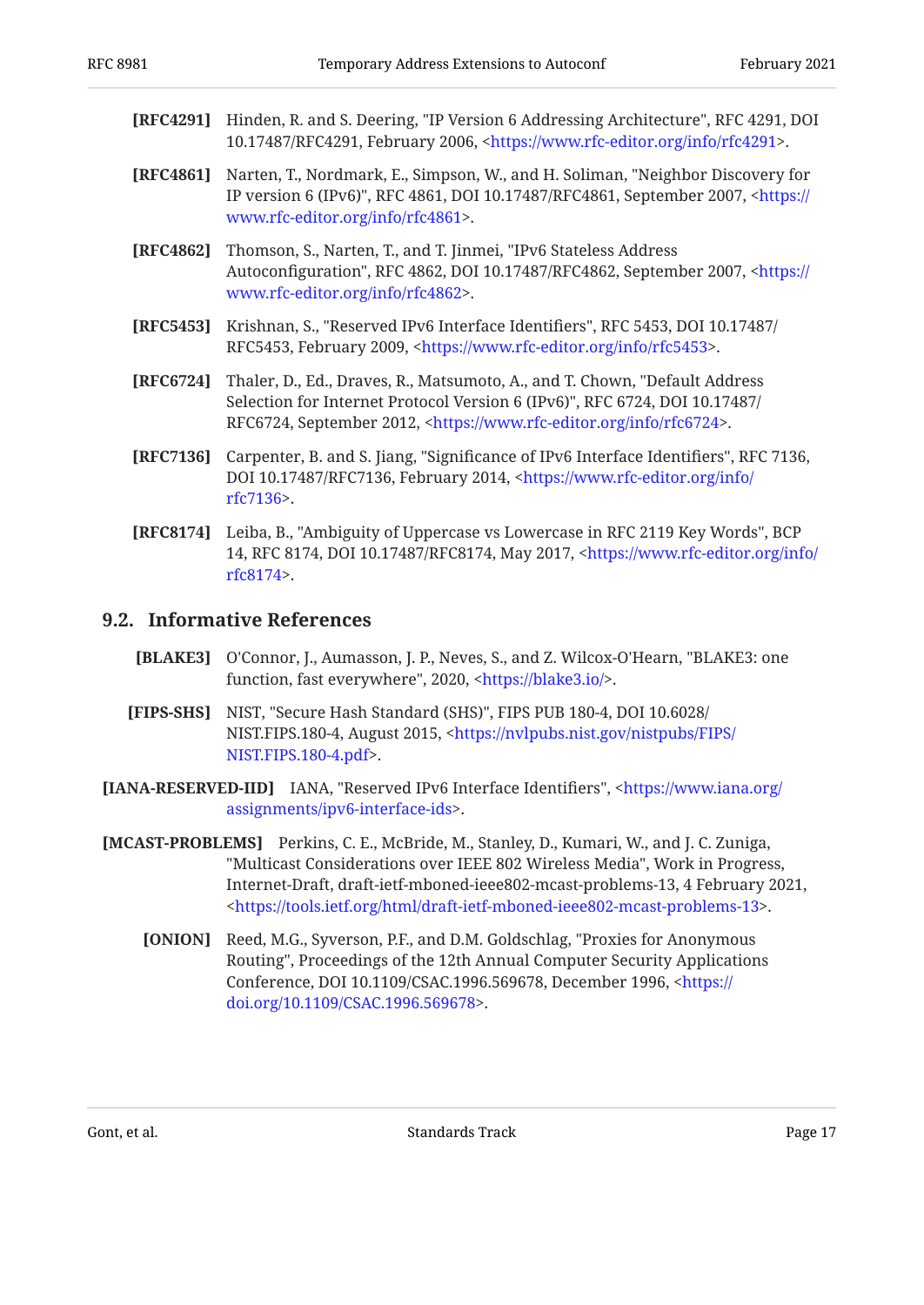<span id="page-17-11"></span><span id="page-17-9"></span><span id="page-17-8"></span><span id="page-17-6"></span><span id="page-17-5"></span><span id="page-17-2"></span><span id="page-17-1"></span>

|            | [OPEN-GROUP] The Open Group, "The Open Group Base Specifications Issue 7", Section 4.16<br>Seconds Since the Epoch, IEEE Std 1003.1, 2016, <http: <br="" pubs.opengroup.org="">onlinepubs/9699919799/basedefs/contents.html&gt;.</http:>                                                  |
|------------|-------------------------------------------------------------------------------------------------------------------------------------------------------------------------------------------------------------------------------------------------------------------------------------------|
| [RAID2015] | Ullrich, J. and E.R. Weippl, "Privacy is Not an Option: Attacking the IPv6 Privacy<br>Extension", International Symposium on Recent Advances in Intrusion Detection<br>(RAID), 2015, <https: <br="" publications="" publications.sba-research.org="">Ullrich2015Privacy.pdf&gt;.</https:> |
| [RFC1321]  | Rivest, R., "The MD5 Message-Digest Algorithm", RFC 1321, DOI 10.17487/<br>RFC1321, April 1992, <https: info="" rfc1321="" www.rfc-editor.org="">.</https:>                                                                                                                               |
| [RFC2104]  | Krawczyk, H., Bellare, M., and R. Canetti, "HMAC: Keyed-Hashing for Message<br>Authentication", RFC 2104, DOI 10.17487/RFC2104, February 1997, <https: <br="">www.rfc-editor.org/info/rfc2104&gt;.</https:>                                                                               |
| [RFC4941]  | Narten, T., Draves, R., and S. Krishnan, "Privacy Extensions for Stateless Address<br>Autoconfiguration in IPv6", RFC 4941, DOI 10.17487/RFC4941, September 2007,<br><https: info="" rfc4941="" www.rfc-editor.org="">.</https:>                                                          |
| [RFC5014]  | Nordmark, E., Chakrabarti, S., and J. Laganier, "IPv6 Socket API for Source<br>Address Selection", RFC 5014, DOI 10.17487/RFC5014, September 2007, <https: <br="">www.rfc-editor.org/info/rfc5014&gt;.</https:>                                                                           |
| [RFC6059]  | Krishnan, S. and G. Daley, "Simple Procedures for Detecting Network<br>Attachment in IPv6", RFC 6059, DOI 10.17487/RFC6059, November 2010, <https: <br="">www.rfc-editor.org/info/rfc6059&gt;.</https:>                                                                                   |
| [RFC6151]  | Turner, S. and L. Chen, "Updated Security Considerations for the MD5 Message-<br>Digest and the HMAC-MD5 Algorithms", RFC 6151, DOI 10.17487/RFC6151, March<br>2011, <https: info="" rfc6151="" www.rfc-editor.org="">.</https:>                                                          |
| [RFC6265]  | Barth, A., "HTTP State Management Mechanism", RFC 6265, DOI 10.17487/<br>RFC6265, April 2011, <https: info="" rfc6265="" www.rfc-editor.org="">.</https:>                                                                                                                                 |
| [RFC7039]  | Wu, J., Bi, J., Bagnulo, M., Baker, F., and C. Vogt, Ed., "Source Address Validation<br>Improvement (SAVI) Framework", RFC 7039, DOI 10.17487/RFC7039, October<br>2013, <https: info="" rfc7039="" www.rfc-editor.org="">.</https:>                                                       |
| [RFC7217]  | Gont, F., "A Method for Generating Semantically Opaque Interface Identifiers<br>with IPv6 Stateless Address Autoconfiguration (SLAAC)", RFC 7217, DOI<br>10.17487/RFC7217, April 2014, <https: info="" rfc7217="" www.rfc-editor.org="">.</https:>                                        |
| [RFC7258]  | Farrell, S. and H. Tschofenig, "Pervasive Monitoring Is an Attack", BCP 188, RFC<br>7258, DOI 10.17487/RFC7258, May 2014, <https: <br="" info="" www.rfc-editor.org="">rfc7258&gt;.</https:>                                                                                              |
| [RFC7421]  | Carpenter, B., Ed., Chown, T., Gont, F., Jiang, S., Petrescu, A., and A. Yourtchenko,<br>"Analysis of the 64-bit Boundary in IPv6 Addressing", RFC 7421, DOI 10.17487/<br>RFC7421, January 2015, <https: info="" rfc7421="" www.rfc-editor.org="">.</https:>                              |
|            |                                                                                                                                                                                                                                                                                           |

<span id="page-17-12"></span><span id="page-17-10"></span><span id="page-17-7"></span><span id="page-17-4"></span><span id="page-17-3"></span><span id="page-17-0"></span>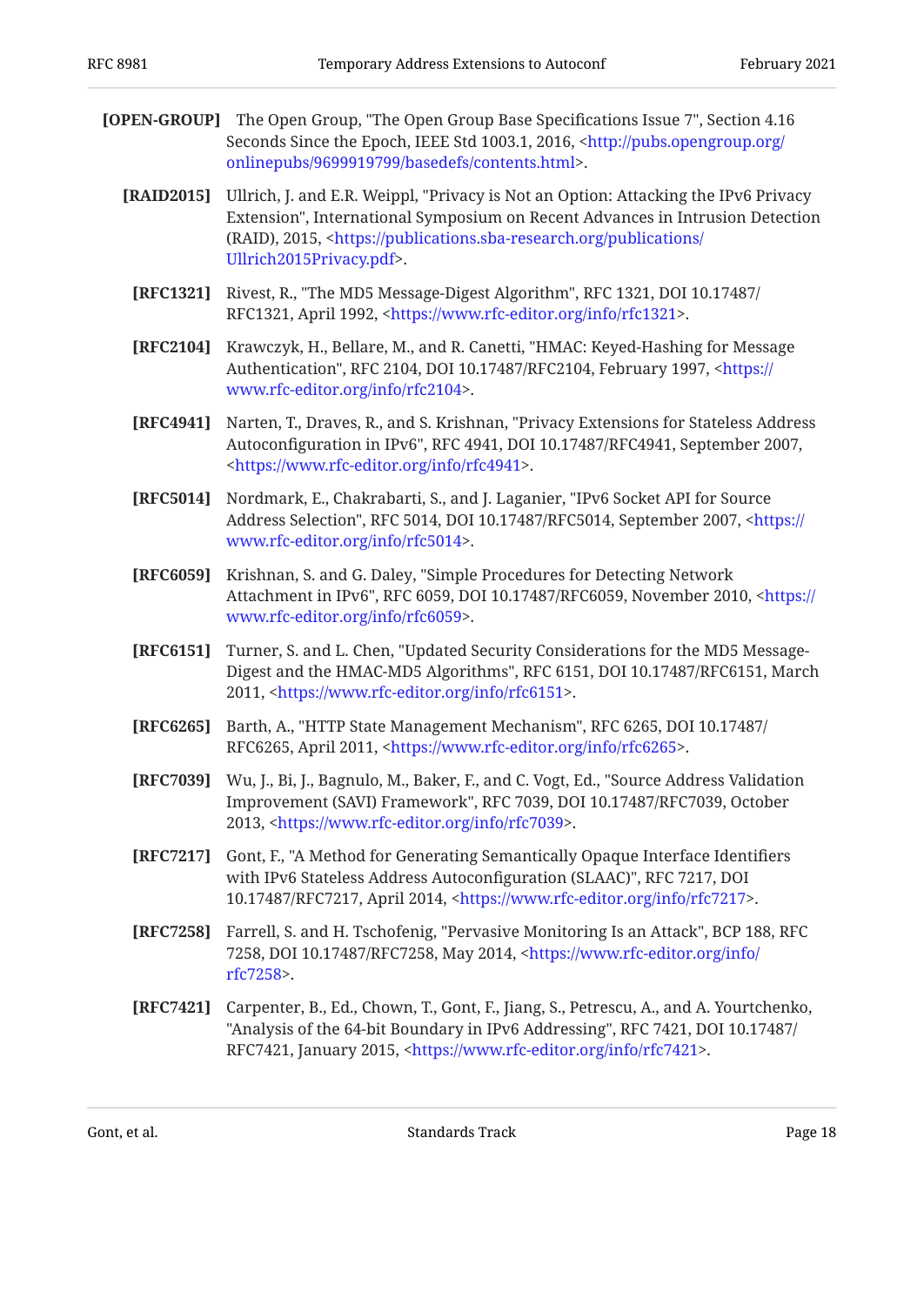<span id="page-18-5"></span><span id="page-18-3"></span><span id="page-18-2"></span>

| [RFC7707] | Gont, F. and T. Chown, "Network Reconnaissance in IPv6 Networks", RFC 7707,<br>DOI 10.17487/RFC7707, March 2016, <https: info="" rfc7707="" www.rfc-editor.org="">.</https:>                                                        |
|-----------|-------------------------------------------------------------------------------------------------------------------------------------------------------------------------------------------------------------------------------------|
| [RFC7721] | Cooper, A., Gont, F., and D. Thaler, "Security and Privacy Considerations for IPv6<br>Address Generation Mechanisms", RFC 7721, DOI 10.17487/RFC7721, March<br>2016, <https: info="" rfc7721="" www.rfc-editor.org="">.</https:>    |
| [RFC7934] | Colitti, L., Cerf, V., Cheshire, S., and D. Schinazi, "Host Address Availability<br>Recommendations", BCP 204, RFC 7934, DOI 10.17487/RFC7934, July 2016,<br><https: info="" rfc7934="" www.rfc-editor.org="">.</https:>            |
| [RFC8190] | Bonica, R., Cotton, M., Haberman, B., and L. Vegoda, "Updates to the Special-<br>Purpose IP Address Registries", BCP 153, RFC 8190, DOI 10.17487/RFC8190, June<br>2017, <https: info="" rfc8190="" www.rfc-editor.org="">.</https:> |

## <span id="page-18-4"></span><span id="page-18-0"></span>**[Acknowledgments](#page-18-0)**

Fernando Gont was the sole author of this document (a revision of RFC 4941). He would like to thank (in alphabetical order) Fred Baker, Brian Carpenter, Tim Chown, Lorenzo Colitti, Roman Danyliw, David Farmer, Tom Herbert, Bob Hinden, Christian Huitema, Benjamin Kaduk, Erik Kline, Gyan Mishra, Dave Plonka, Alvaro Retana, Michael Richardson, Mark Smith, Dave Thaler, Pascal Thubert, Ole Troan, Johanna Ullrich, Eric Vyncke, Timothy Winters, and Christopher Wood for providing valuable comments on earlier draft versions of this document.

This document incorporates errata submitted for RFC 4941 by Jiri Bohac and Alfred Hoenes (at the time of writing).

Suresh Krishnan was the sole author of RFC 4941 (a revision of RFC 3041). He would like to acknowledge the contributions of the IPv6 Working Group and, in particular, Jari Arkko, Pekka Nikander, Pekka Savola, Francis Dupont, Brian Haberman, Tatuya Jinmei, and Margaret Wasserman for their detailed comments.

Rich Draves and Thomas Narten were the authors of RFC 3041. They would like to acknowledge the contributions of the IPv6 Working Group and, in particular, Ran Atkinson, Matt Crawford, Steve Deering, Allison Mankin, and Peter Bieringer.

### <span id="page-18-1"></span>**[Authors' Addresses](#page-18-1)**

### **Fernando Gont**

SI6 Networks Segurola y Habana 4310, 7mo Piso Villa Devoto Ciudad Autonoma de Buenos Aires Argentina Email: [fgont@si6networks.com](mailto:fgont@si6networks.com) URI: <https://www.si6networks.com>